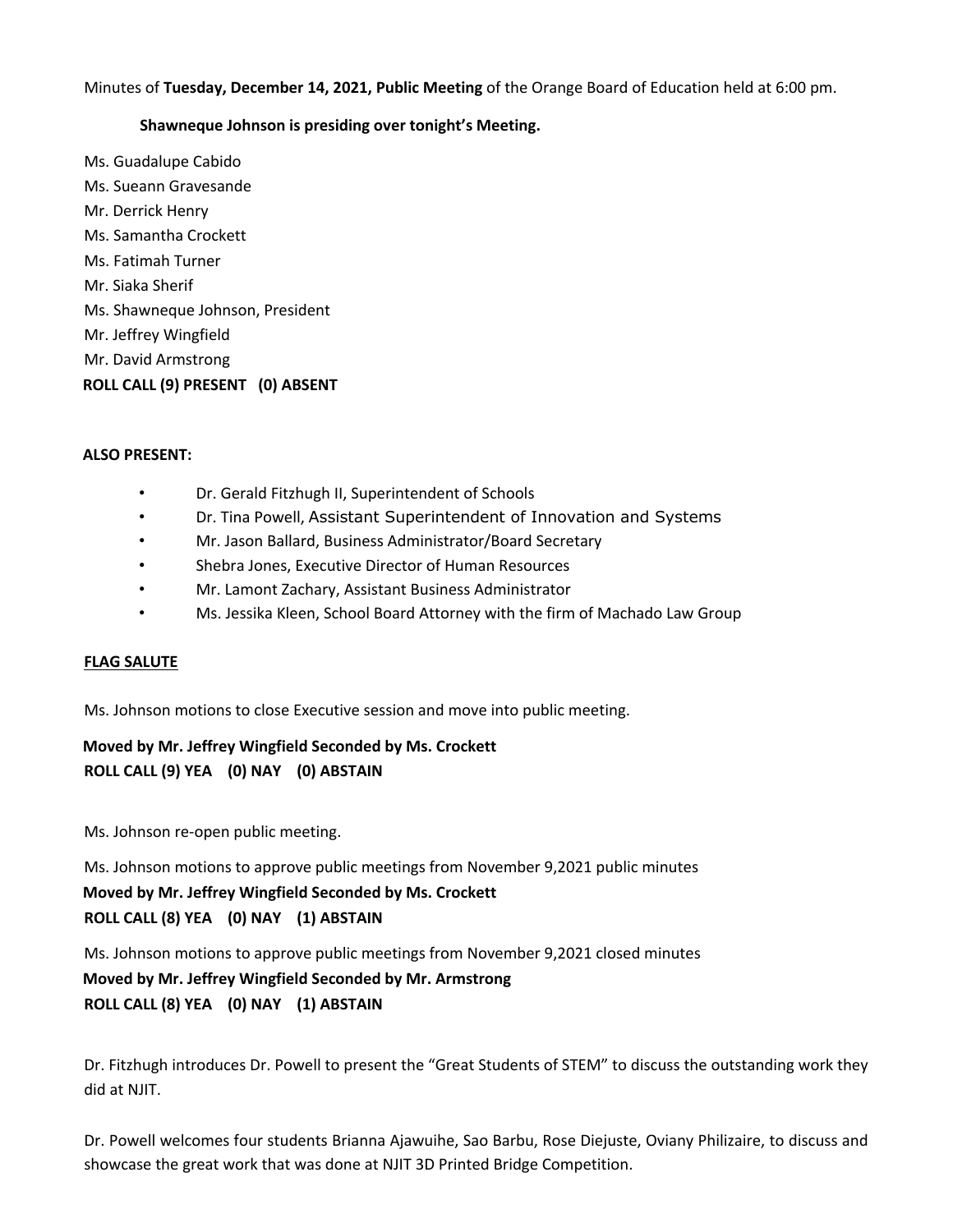Brianna Ajawuihe, Sao Barbu, Rose Diejuste, and Oviany Philizaire communicate to the community, board members, and school staff the college, AP, and extracurricular activities that allowed to create the 3D Printed Bridge Competition.

The team presented to the community the extensive research that was done to identify the best bridge type to carry the most load within constraints. Foundation, substructure, and superstructure are the three primary bridge section where all the essential components are located. The team further inform the community of the steps they took to achieve and put together to create a  $1<sup>st</sup>$  place award winning bridge from NJIT. The bridge assembly was a two-part competition one of them being the assembly of the bridge in which our STEM students assembled within 6 minutes and 40 seconds and won second place in that part of the competition.

The students send a huge shout out to Dr. Reid, Principal of the STEM Academy of the Oranges, Ms. Martin, and Mr. Aytas for all her assistance.

Dr. Powell communicates to the community that the team was not received well at the competition, and the schools that the students participated against are the top 3 schools in the state of New Jersey. However, the team went it and held their own and all the skills were executed in every level.

The team presents the board with 3D miniature models of their first-place bridge.

Dr. Powell turns meeting over to Dr. Fitzhugh.

Dr. Fitzhugh gives a huge thank you to the parents to the students and thanks them for all their support.

Dr. Fitzhugh presents the district's student of the month and gives them a warm huge shout out for all their amazing work with their academic work.

Dr. Fitzhugh presents Ms. Jones to introduce the Governor's Educator of the Year nominees.

Ms. Jones introduces nominees to the community and makes the community aware that the following nominees where nominate by their peers in which is a big deal.

Ms. Jones communicates the names of the nominees by school:

- o Rosa Parks Community School: Jean St. Fort, Esther Lawal
- o Orange High School: Anthony Dietrick, Darrell pope
- o Orange Preparatory Academy: Joel Lemke, Myledy Romero
- o Orange Childhood Center: Wilvana Mesidor-Vincent
- o Oakwood Avenue School: Jesenia Lopez, Deborah Celestine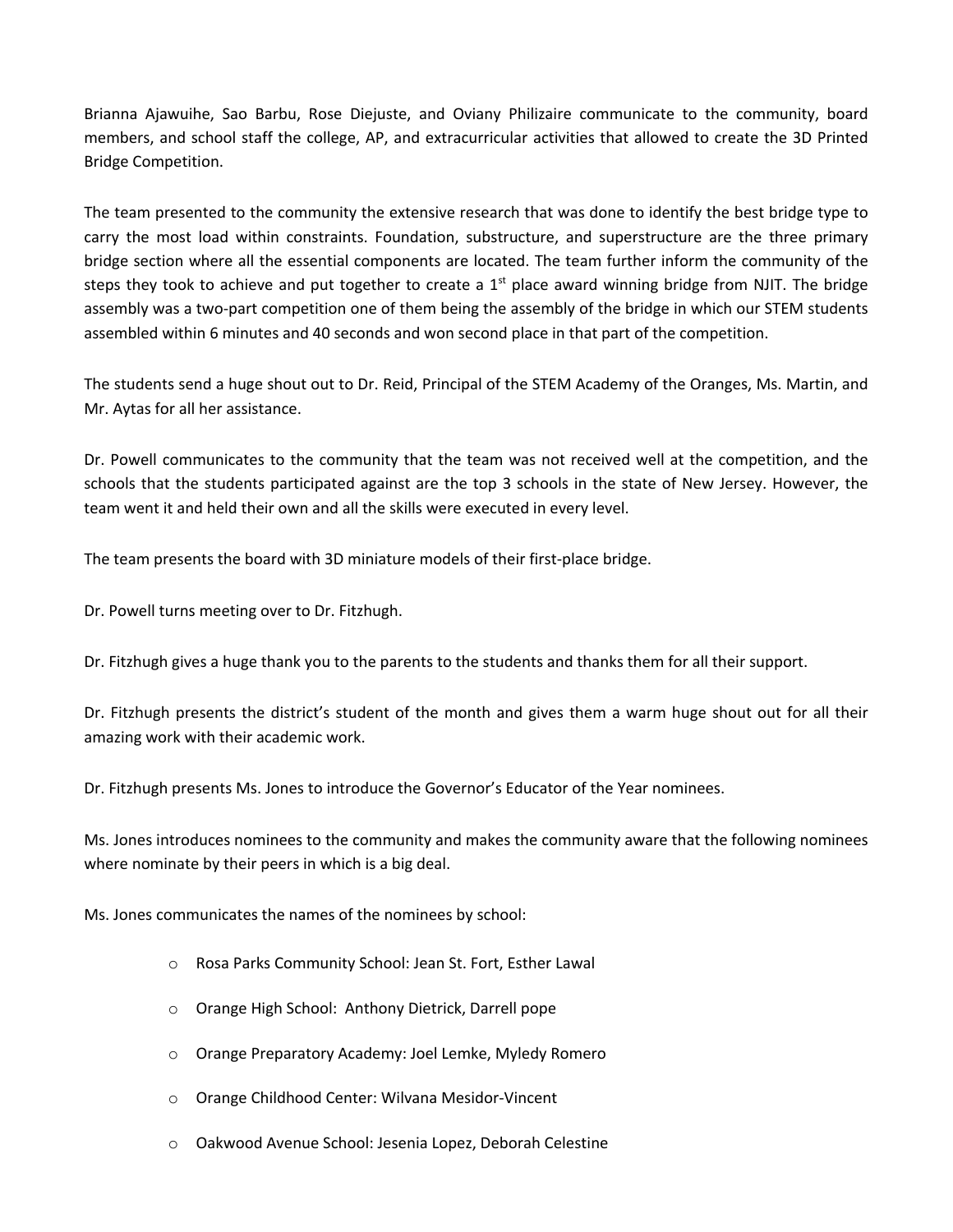- o Park Avenue School: Shannon Keogh, Cheryl Forbes
- o Scholars Academy: Regina Nadbielny, Claire Philistin
- o Central Elementary School: Elizabeth Smith-Mathis, Marsha Younge
- o Cleveland Street School: Edward Harris, Simone Davis
- o STEM: Gabriella Macri, Dana Gregory
- o Heywood Avenue School : Sandra Guerra, Jasmin Sair
- o John Robert Lewis Childhood Center: Sakeenah Raheem, Sandra Taborda
- o Lincoln Avenue School: Audrene Rowe, Sean Snead

Ms. Jones congratulates the nominees.

### **Superintendent's Report**

Dr. Gerald Fitzhugh II, Superintendent of Schools

Dr. Fitzhugh communicates the district goals to the community. He makes the community aware that everything within the ecosystem support the student and he thinks that's extremely important whether it be community engagement, curriculum, transportation, state policy, all these entities will build our students.

Dr. Fitzhugh communicates the district the importance of building our students to ensure the students come back once they go their 4-year institutions to become a teacher, social worker, board member.

Dr. Fitzhugh communicates the District Goal # 1 Century Integration: Sole purpose of this goal is instructional acumen of the district. Promoting a culture of excellence in teaching and learning through increased and improved opportunities for quality, sustained professional development that address district needs and individual school needs as outlined by data points.

Dr. Fitzhugh communicates the District Goal # 2 Community Engagement: Orange public Schools will continue a system of consistent communication systems for d8isseminating and receiving information between school, administration, teachers, staff, students, parents, and the community.

Dr. Fitzhugh communicates the District Goal # 3 Social and Emotional Supports: Orange public Schools will continue to ensure that all students will receive social and emotional support to become adaptable, confident citizens who embody self-awareness and strong interpersonal skills, and who are capable of responsible decision making and managing their emotions and behaviors.

Dr. Fitzhugh communicates the Vaccination Cycles within our District.

- Lincoln Ave School: 4pm-7pm- First Dose 12/16/2021- Second Dose 1/6/2021
- Heywood Avenue School: 4pm-7pm- First Dose 1/13/2022 Second Dose 2/3/2022
- Orange Prep Academy: 4pm-7pm- First Dose 1/7/2022- Second Dose 1/28/2022
- Oakwood Ave School: 4pm-7pm First Dose 1/10/2022- Second Dose 1/31/2022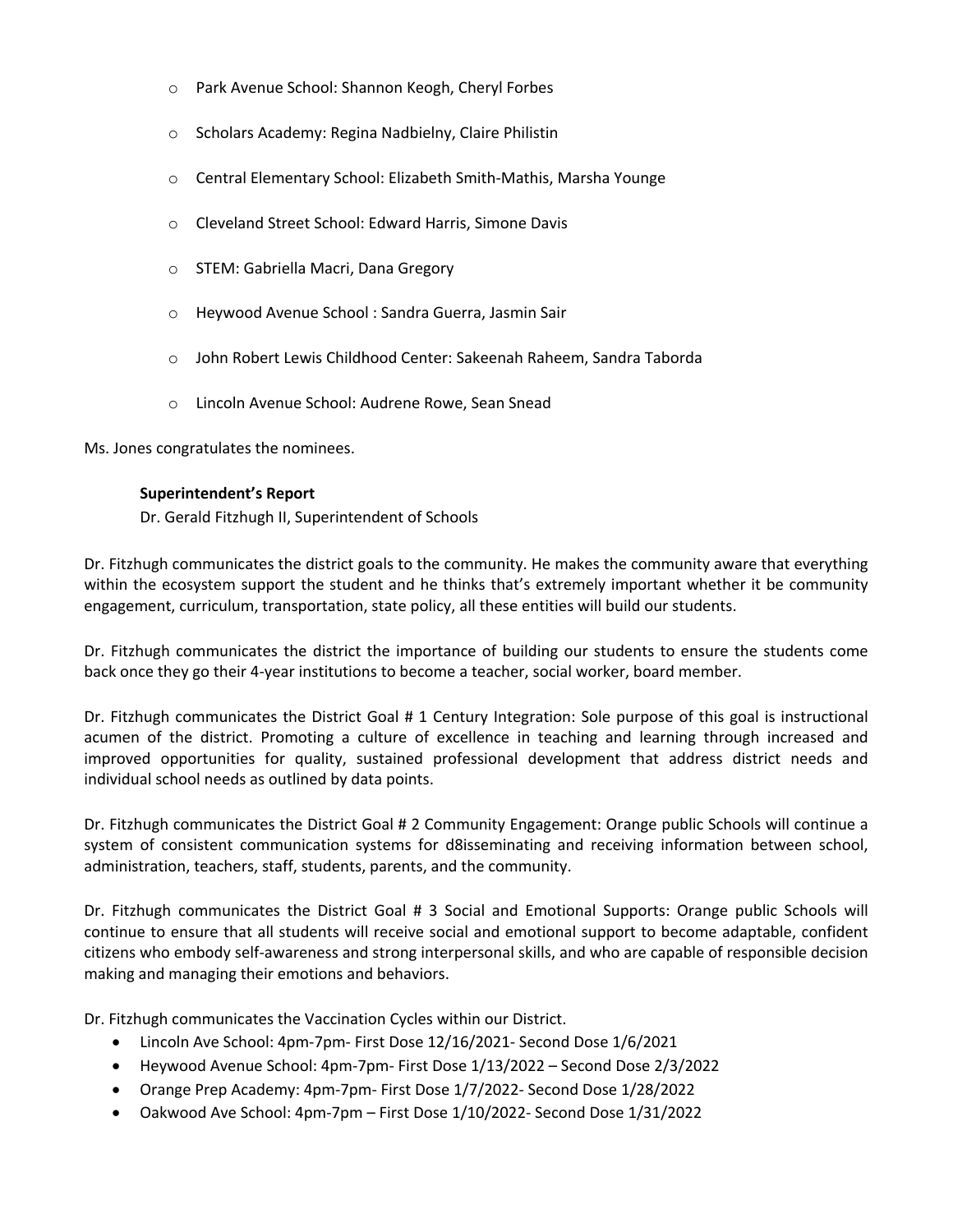Dr. Fitzhugh communicates Covid-19 symptoms and advises community the different procedure that will take place with students and staff who are experiencing symptoms or have been in close contact.

Dr. Fitzhugh communicates the attendance presentation from November 2021.

- High Chronic- 6 days or more
- Significant Chronic- 4 to 5.99 days
- Modest Chronic- 2 to 3.99 days
- Low Chronic- 0 to 1.99 days.

Dr. Fitzhugh communicates the largest absences in our district are from modest to low chronic absences.

Dr. Fitzhugh communicates to the community the peaks and lows in a power point presentation.

Dr. Fitzhugh presents Mr. Ballard our Business Administrator to give the community facilities update.

Mr. Ballard communicates the district facility maintenance and custodial service update. As we are continuing our daily cleaning thoroughly, examples include door handles, entrances, exits, banisters.

Mr. Ballard communicates that during the month of November PCI address facilities concerns and repairs that were set up via School Dude module. Replacing ceilings, tiles, to plumbing concerns. Mr. Ballard also showed the community the pictures before and after to repairs throughout the district.

Mr. Ballard communicates work orders as he stated earlier, the district is moving forward with using School Dude module to input facility concerns, and repairs.

Mr. Ballard turns meeting to Dr. Fitzhugh.

Dr. Fitzhugh communicates to the community that on Friday, December 17, 2021, is the ribbon cutting for the new extension at Orange High School. The band will be there, color guard, ROTC, they will also have a walkthrough for the new facilities, this Is a BIG, HUGE DEAL!

Dr. Fitzhugh communicates to the community a fun fact of the Orange High School which was originally at the Middle School was built in 1973.

Dr. Fitzhugh communicates to the community the Stock Market Game Competition. The competition ended on Friday, December 10 and that stats for the North NJ Region. Orange place  $2^{nd}$  and  $7^{th}$  for Middle School. We also placed  $5<sup>th</sup>$  &  $7<sup>th</sup>$  for the High School region. The state had a total of 1,833 teams.

Dr. Fitzhugh asks the community if they see the great news!

Dr. Fitzhugh communicates to the community the Puff Play was an incredible show and urges the community, staff, and board member to go out and see it for yourself these following dates

- December 17, 2021, at 7pm
- December 18, 2021, at 2pm

Dr. Fitzhugh turns meeting over to Mr. Zachary who will discuss the 2021-2022 Quarterly Forecast.

Mr. Zachary communicates to the community the purpose of the forecast. In which is a tool used to estimate an organization's future financial outcomes by examining historical data. It allows management to anticipate future revenues, expenses, and fund balance.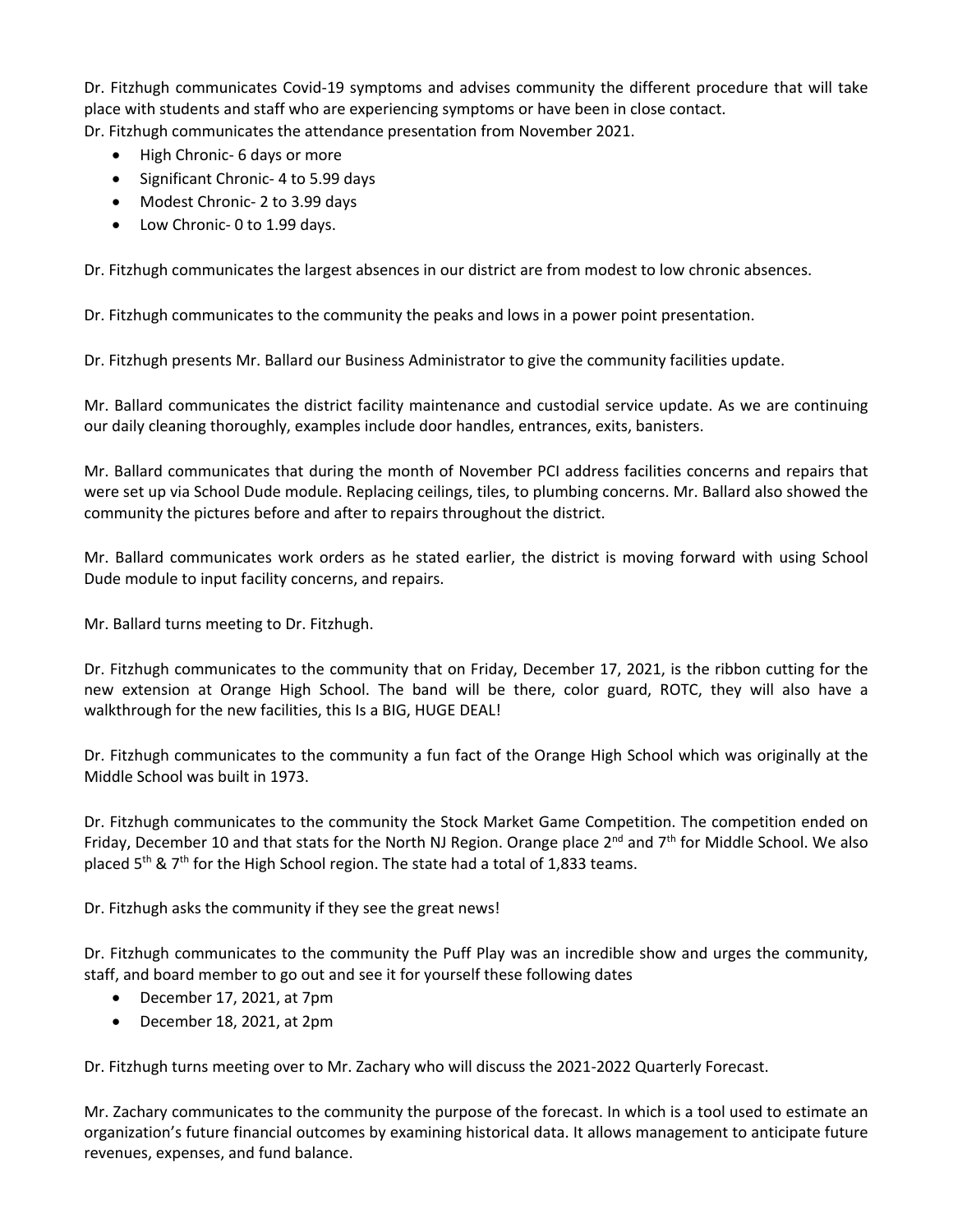Mr. Zachary communicates to the community that the district will provide 3 forecasts, December, February, and June.

Mr. Zachary communicates to the community that a snapshot of the district's latest thinking forecast. Projects the district's financial position provides financial growth in ensuring that the district achieves a balanced budget for the current fiscal year.

Mr. Zachary communicates to the community the projection to year-to-date savings in his presentation.

Mr. Zachary communicates to the community that as of October our potential risk is Transportation.

Mr. Zachary brings Mr. Ballard to join in the discussion of our potential risk.

Mr. Ballard communicates to the community that the snapshot of the district financial situation and that the following are just assumptions at this point.

Mr. Ballard communicates to the community about Charter School tuition and funds, and any short falls to make up for the cost.

Mr. Ballard communicates to the community that he will continue how to figure out on how we can spend less in one area so that we can spend in others.

Mr. Ballard communicates to the community that this forecast is based upon the available information we have to date (10/31/2021). The district anticipates savings of approx. \$4.1 M through the end of the school year. The forecast Is subject to change as more information becomes available.

Dr. Fitzhugh takes over to discuss the self-assessment each year.

Dr. Fitzhugh communicates to the community that the purpose of this assessment is to assess the effectiveness of the harassment, intimidation and bullying process and implementation for all school. In which It should be 70% or higher.

Dr. Fitzhugh communicates to the community the Core Elements:

- Core Element # 1 HIB Programs, approaches, and Initiatives:
- Core Element #2 Training on the BOE Approved HIB Policy
- Core Element #3 Other Staff Instruction & Training Programs
- Core Element #4 Curriculum & Instruction on HIB & Related Information & Skills
- Core Element #5 HIB Personnel
- Core Element #6 School Level HIB Incident Reporting Procedure
- Core Element # 7 HIB Investigation Procedure
- Core Element # 8 HIB Reporting

Dr. Fitzhugh communicates to the community the Orange Public Schools Self-Assessment for Determining Grades under ABR.

Dr. Fitzhugh communicates to the community the importance of staying in communication with the district via our social media handles.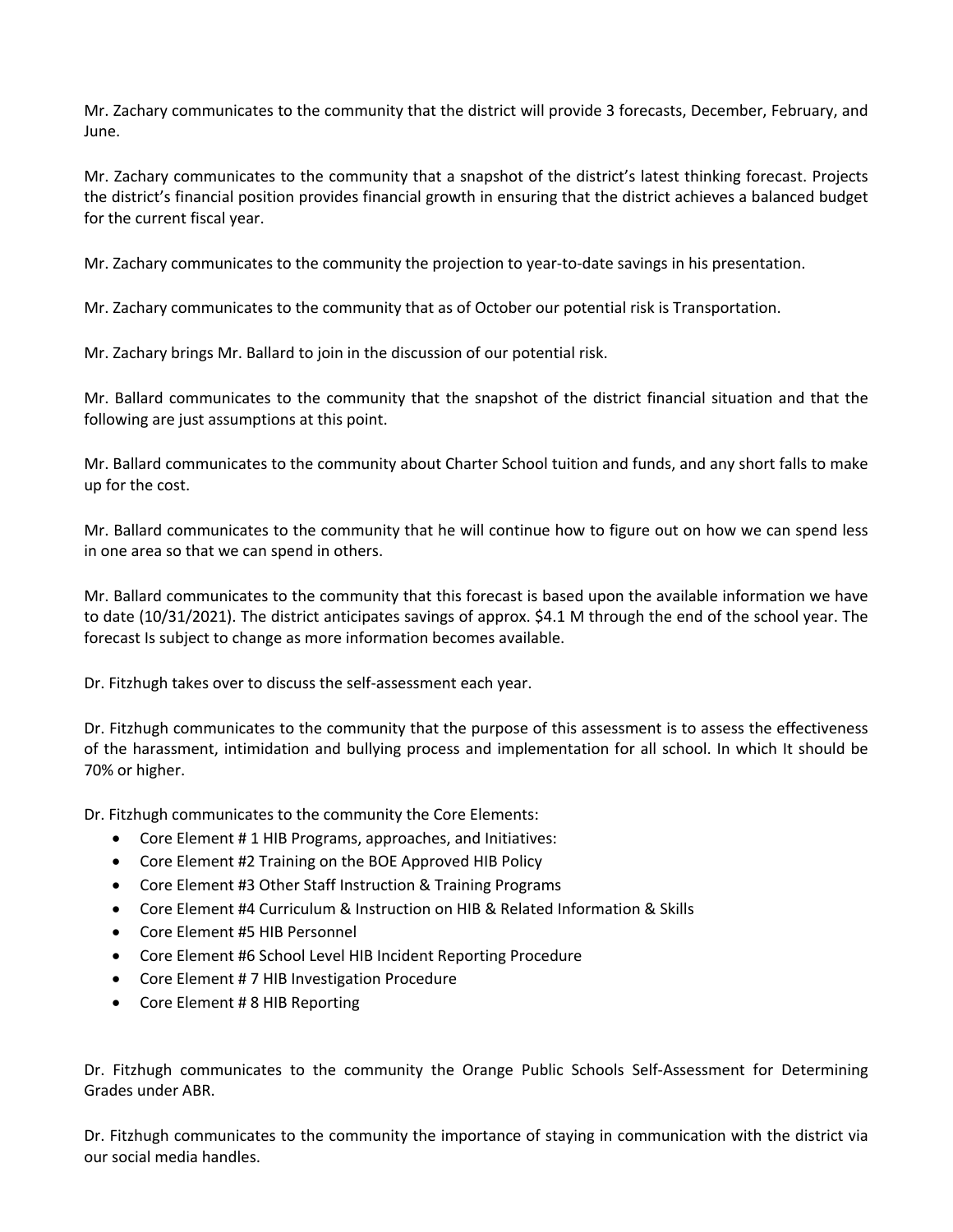Dr. Fitzhugh communicates his gratitude to the board members, staff, community, for all that Ms. Gayle V Locks did for this school community.

Dr. Fitzhugh gives former President of the Orange Board of Education Ms. V Locks a moment of silence to acknowledge her hard work and respect, you will truly be missed.

This concludes the Superintendent's report.

### **Community Report**

**Public Relations:** Ms. Turner communicates they had an open public committee virtual meeting on December 7,2021. The committee discussed with Dr. Fitzhugh ad Mr. Davone our community engagement officer discussed our clinics for vaccinations and testing clinics.

Ms. Turner communicates that Mr. Davone presented a lengthy presentation on what's going on in our district throughout the district.

Ms. Turner communicates the importance of having the district app and social media handles to stay in touch with all great things happening at school.

**Curriculum Report**: Ms. Cabido communicates discussed items from November 23 committee meeting. One of the items discussed the resolution to approve the trio talent search program. A partnership with the center to have the student's college ready for those students who will meet the criteria. The program offers seats of 230 students.

Ms. Cabido communicates another item discussed was the resolution to approve NIEER Research which stands for National Institute for Early Childhood Education Research that is based at Rutgers University. This is a new resource that we will be apart of.

Ms. Cabido communicates another item discussed an internship for Miss Hope Agre at Heywood Avenue to shadow Mr. Murphy for experiences. There are three level of students for this program.

Ms. Cabido communicates another item discussed a resolution to approve the National Science Foundation proposal. This program is at no cost to the district and great resources from the foundation.

Ms. Cabido communicates another item discussed the partnership to explore the arts and it will allow to experience the background of the arts.

Ms. Cabido communicates her gratitude to the administration and staff and board members.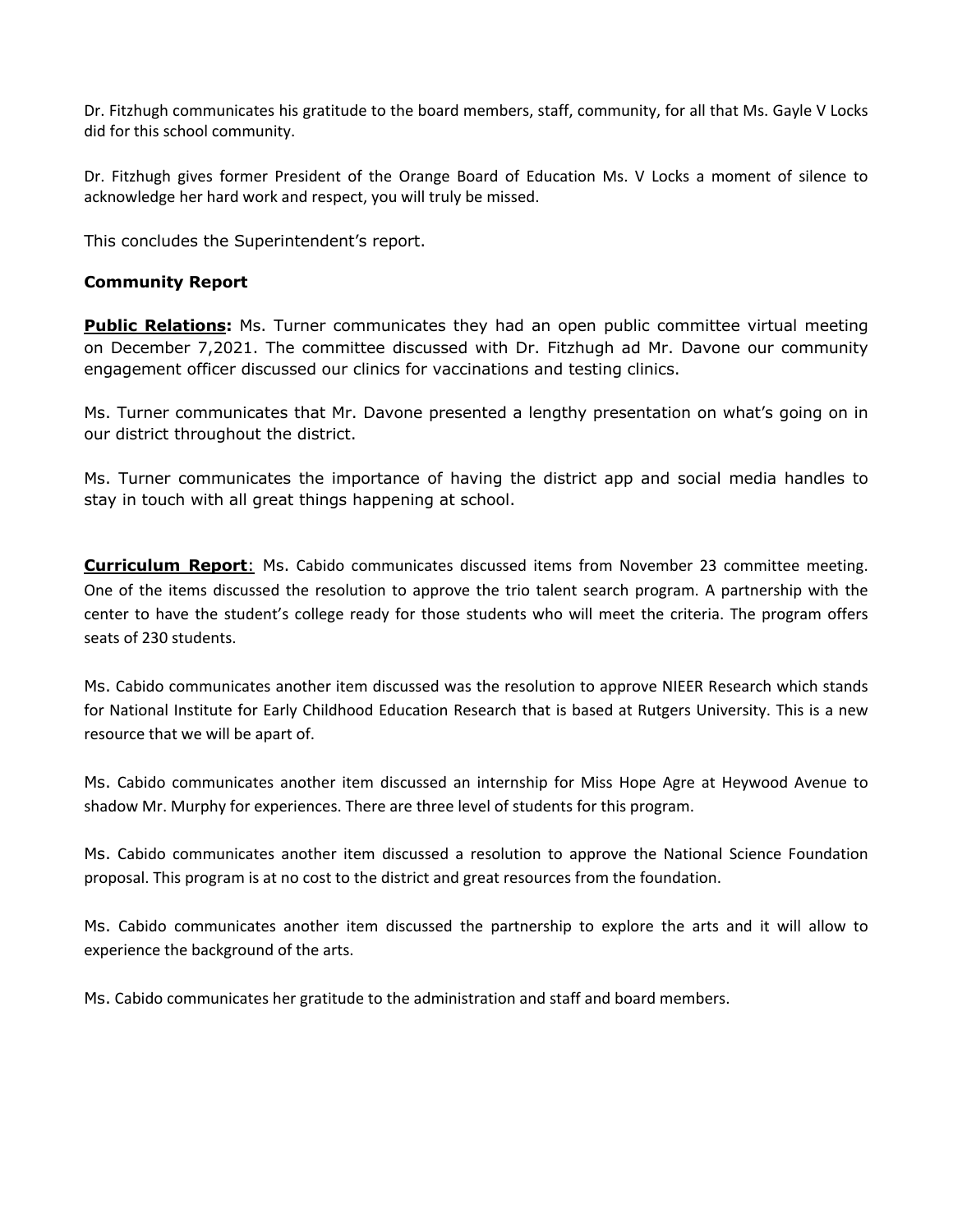**Finance Report:** Mr. Sherif communicates to the community that has per the previous presentation from our BA Mr. Ballard our finances are doing well. The district is trying to save money. The district is working hard with the transportation issue to ensure our students make it school.

Mr. Sherif communicates to the community that they spoke about saving our money for those items and times where we may need it the most.

Mr. Sherif communicates to the community the importance of the community engagement to the success of the district. Community engagement is what helps the district move forward to greatness.

**Facilities Report:** Mr. Henry communicates over the course of two weeks the committee visited the facility and

their possible threats, and dangers to the district. It was a collaborative meeting with the city, board, and staff.

Mr. Henry communicates starting in January there are some curbs and signs that will be repaired and/ or placed.

The district will move forward with dropping off and picking up zones.

Ms. Johnson asks Mr. Henry who will be picking up the cost for all the new curbs, signage, new crossing guards.

Mr. Henry communicates that the city will pick up most of the cost however they are in negotiation process.

### **PUBLIC COMMENTS**

Community member Gloria Stewart, a staff member, grandparent, and a residence of Orange. Her comment to the board members that she really loves the name change of school. She would like to bring up the issue with parking at the schools.

Dr. Fitzhugh advises to Ms. Stewart that he will have that ticket sent over to the PD to have it removed.

Ms. Stewart says the district will need a parking decal for each school.

Community member Tyrone Tarver, a parent to two students in the district would like to discuss resolution E21-024, E21-027-E21-032 regarding the city hall request to use the districts facilities request. He doesn't understand why that situation played out the way it did. Mr. Tarver communicates that Mayor Warren can find money to give his staff unreasonable raises, he can find and use tax money and COVID -19 funds to pay huge overtime and bonus. He advises that one employee received over \$170,000.00 in overtime pay. He communicates that when the district allows the city to use our facilities the district already waives a large facility usage fee, there should be no negation regarding the cost of our facility use. City hall should've have included this charge in their budget.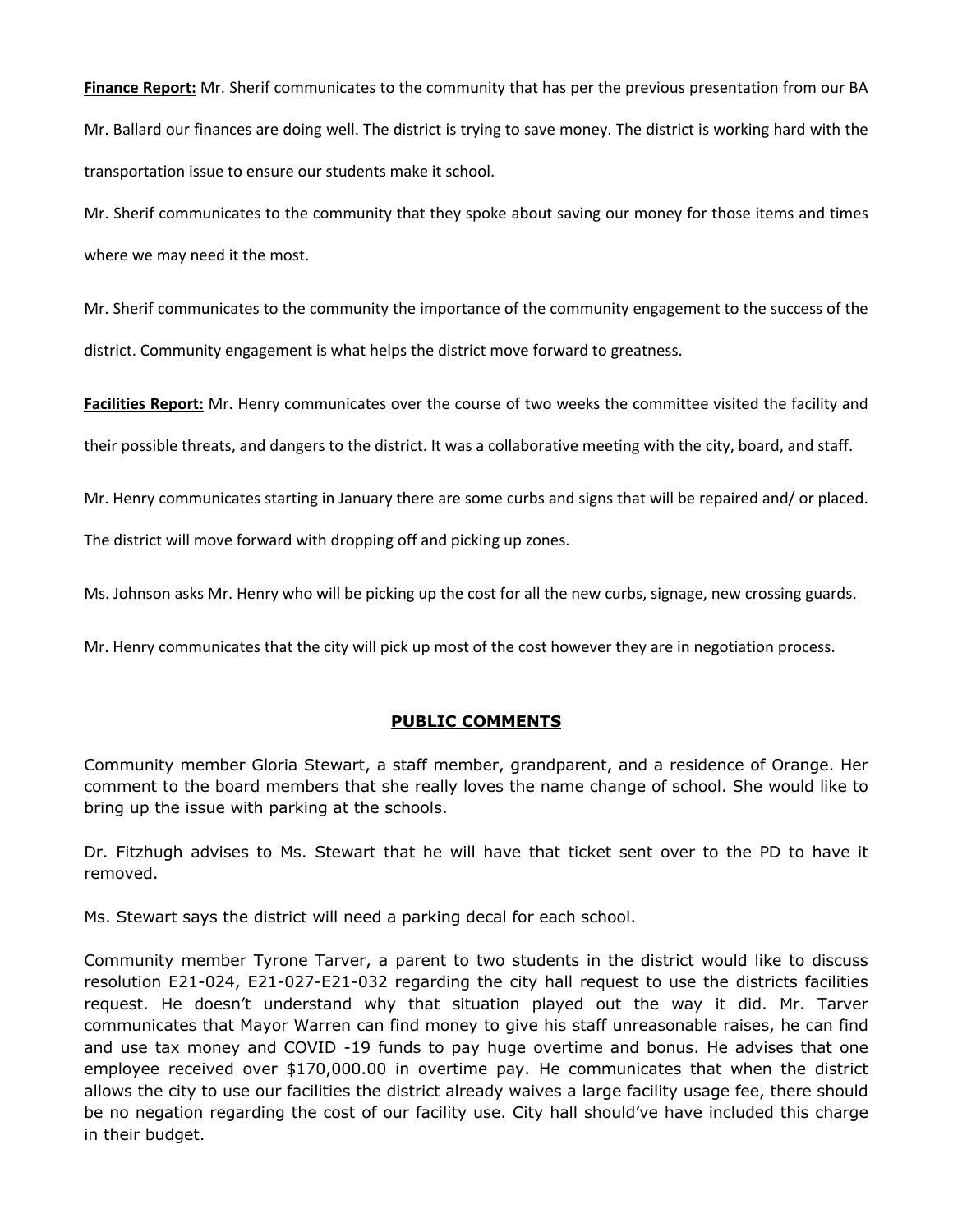Mr. Tarver advises that he wont on to the City Hall website to see what the city has spent money on and he did not see one check that was made to the Orange Public Schools for any of the events hosted in our facilities. He stated he saw a check made to the DJ for the activity that occurred at Rosa Parks community school however no checks made to the district.

Dr. Fitzhugh communicates to Mr. Tarver that Mr. Ballard can clarify more on this topic.

Dr. Fitzhugh also communicates to Mr. Tarver that while he was board president, he also allowed the facilities to be used without pay. These were past practices.

Dr. Fitzhugh communicates that he does not use education money for other things and sole purposely for what they are intended.

Dr. Fitzhugh communicates that once upon a time when Mr. Tarver was the president, sat next to him, and walked schools with him those are things that he did not do.

Dr. Fitzhugh communicates to Mr. Tarver that when you speak on this that he's done while Superintendent to make sure to speak on facts. He reminds the district that all such information is public record and if he's willing to point fingers, to not forget to include himself in these allegations.

Dr. Fitzhugh communicates that Mr. Ballard will now make some clarification on Mr. Tarver's allegations.

Mr. Ballard communicates the board members had a very lengthy conversation regarding these situations. The district looked the overall use of the facilities to move the district into a better resource where the district can maintain records of fees.

Mr. Ballard breaks down the numbers of what the city does on behalf of the district as well as the districts contribution.

Community member Tisa Singleton communicates her question regarding a possible two week virtual setting considering the numbers of COVID cases in the district after the student returned from Thanksgiving.

Dr. Fitzhugh communicates that the first important piece is that the district must follow the executive orders that are put in place. The executive order doesn't give the district the authority of being able to do that. However, things may change.

Dr. Fitzhugh communicates urges the community the urgency of being honest of their travels to maintain the school district safe.

# **BOARD RESOLUTIONS**

Ms. Johnson motions to approve the committee meeting report.

**Moved by Mr. Wingfield Seconded by Ms. Crockett ROLL CALL (9) YEA (0) NAY (0) ABSTAIN (0) ABSENT**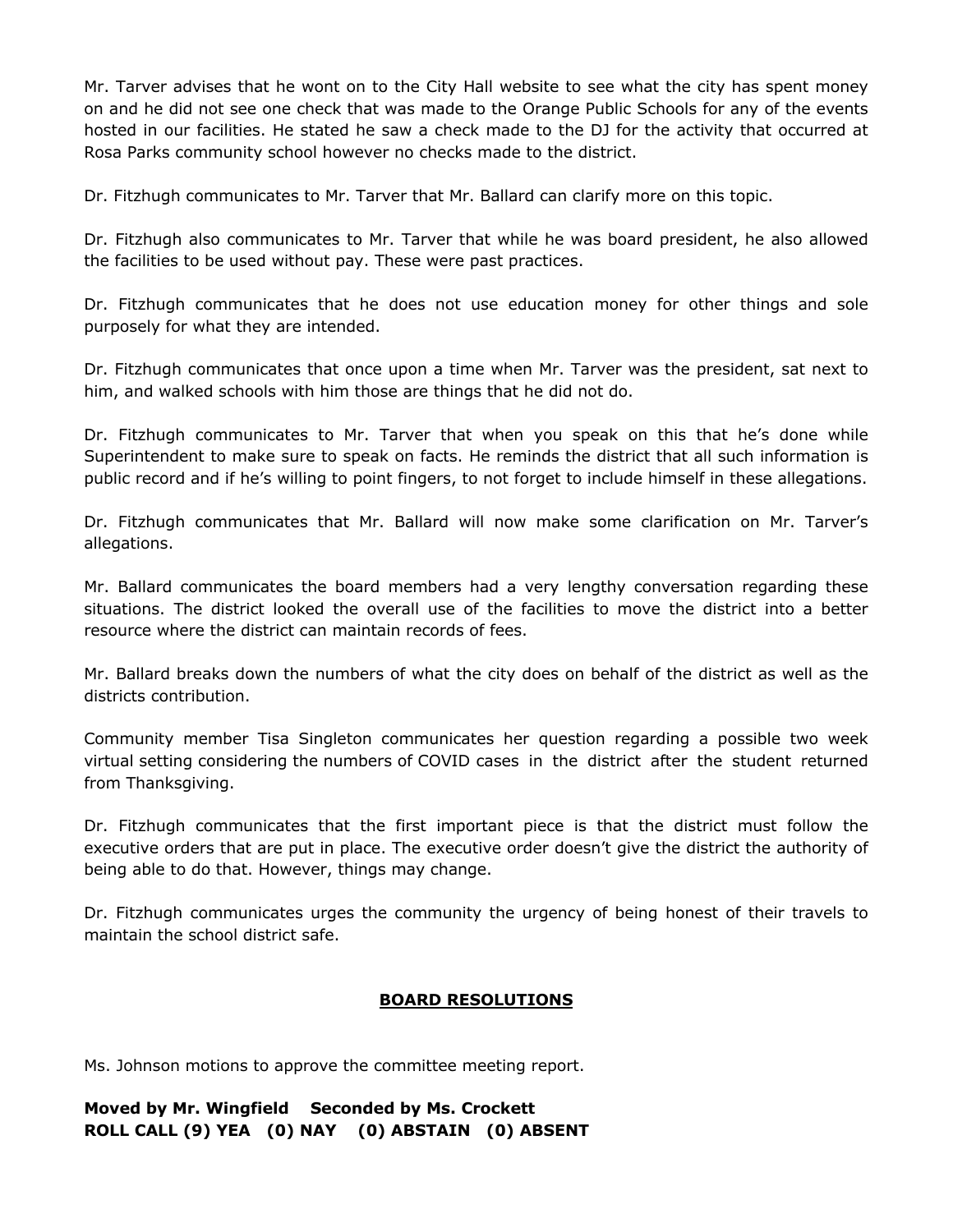Ms. Johnson motions to rescind E21-019, E21-020, E21-021, E21-022, E21-023, E21-024 **Moved by Mr. Jeffrey Wingfield Seconded by Mr. Sherif Siaka ROLL CALL (8) YEA (0) NAY (1) ABSTAIN (0) ABSENT**

Ms. Johnson motions to remove A21-100, C21-076, D21-021- D21-022, D21-023, D21-024, E21- 027-E21-032, F21-035

**Moved by Mr. Wingfield Seconded by Mr. Siaka ROLL CALL (9) YEA (0) NAY (0) ABSTAIN (0) ABSENT**

Ms. Johnson motions to approve A21-100

# **Moved by Mr. Henry Seconded by Mrs. Cabido ROLL CALL (8) YEA (0) NAY (0) ABSTAIN (1) ABSENT**

Ms. Johnson asks for clarification on A21-100

Dr. Fitzhugh communicates that the district has various Autistic students that need to be classified and the district doesn't have the space to be able to assist them with their needs. This will encompass two additional teachers and aids.

# **Moved by Mr. Gravesande Seconded by Mrs. Turner ROLL CALL (8) YEA (0) NAY (0) ABSTAIN (1) ABSENT**

Ms. Johnson asks for motion to approve C21-076

# **Moved by Ms. Gravesande Seconded by Mrs. Turner ROLL CALL (7) YEA (0) NAY (1) ABSTAIN (1) ABSENT**

Ms. Johnson asks for motion to approve D21-021 - D21-024

# **Moved by Mr. Jeffrey Wingfield Seconded by Mrs. Turner ROLL CALL (8) YEA () NAY () ABSTAIN (1) ABSENT**

Mr. Zachary communicates that the motion allows the district from absorbing a \$1.1 million dollar hit to general funds.

Mrs. Gravesande asks Mr. Ballard the possibility having these promoting materials, and everything going forward would say that these activities are in collaboration with the Orange Public School.

Dr. Fitzhugh communicates to Mrs. Gravesande transparency regarding her questions once we have more information.

Ms. Johnson ask for a motion to approve E21-027-E21-032 **Moved by Mr. Jeffrey Wingfield Seconded by Ms. Fatimah Turner ROLL CALL (6) YEA (1) NAY (1) ABSTAIN (1) ABSENT** Ms. Turner asks who will benefit from these activities being presented.

Ms. Johnson answers that the Orange student will be the ones to benefit from these activities.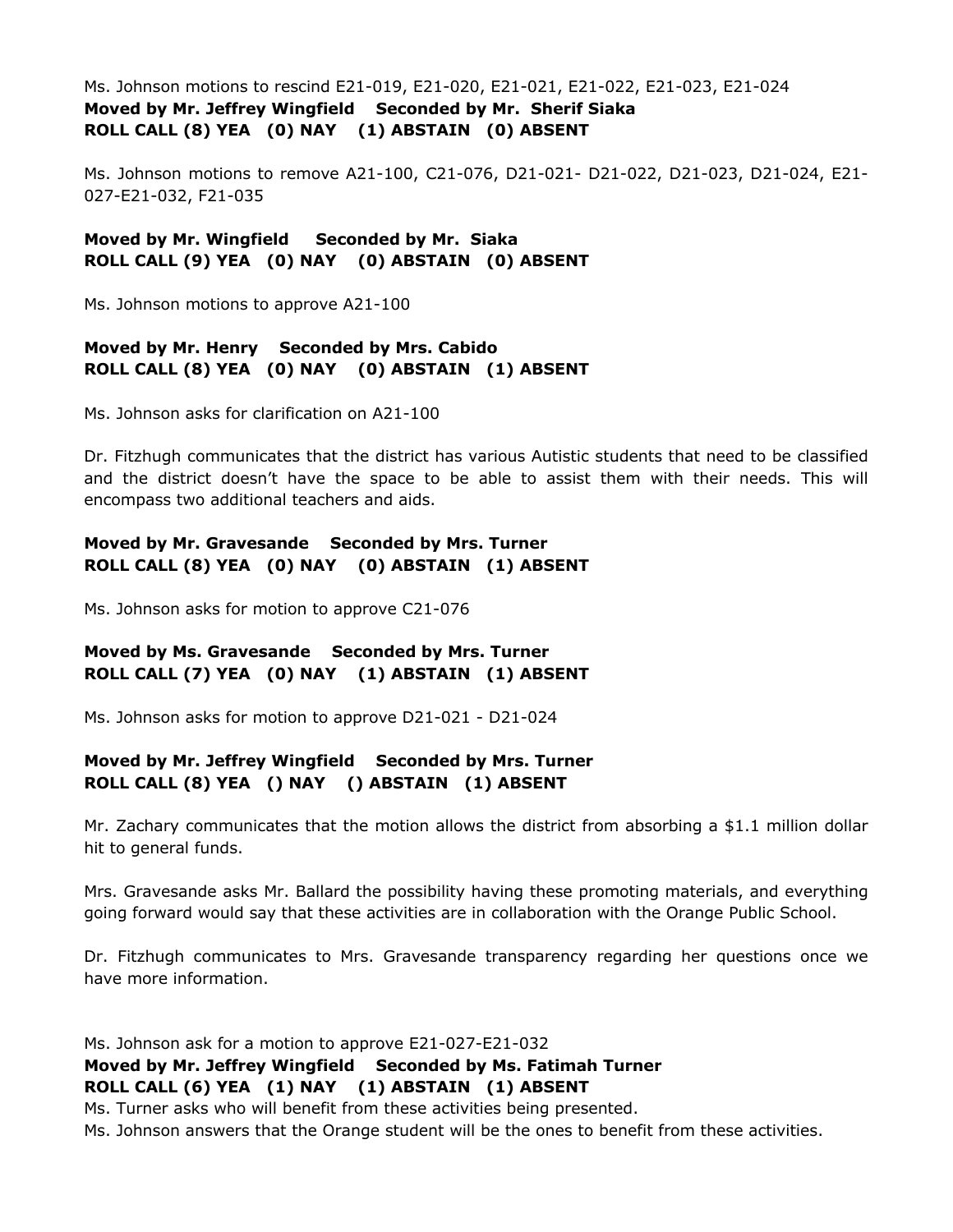Ms. Johnson asks for motion to approve resolution F21-035 **Moved by Mr. Wingfield Seconded by Mr. Armstrong ROLL CALL (8) YEA (0) NAY (0) ABSTAIN (1) ABSENT** Dr. Fitzhugh communicates that every year the district is required to have a public presentation regarding NJQSAC.

Ms. Johnson asks for motion to approve Home Instruction cases for November **Moved by Mr. Wingfield Seconded by Ms. Crockett ROLL CALL (8) YEA (0) NAY (0) ABSTAIN (1) ABSENT**

Ms. Johnson asks for motion to approve HIB cases for November **Moved by Mr. Wingfield Seconded by Mr. Henry ROLL CALL (8) YEA (0) NAY (0) ABSTAIN (1) ABSENT**

Ms. Johnson asks for motion to approve the Alleged Cases **Moved by Mr. Armstrong Seconded by Ms. Gravesande ROLL CALL (8) YEA (0) NAY (0) ABSTAIN (1) ABSENT**

Ms. Johnson asks for motion to approve the Confirmed Cases **Moved by Mr. Wingfield Seconded by Ms. Crockett ROLL CALL (8) YEA (0) NAY (0) ABSTAIN (1) ABSENT**

Motion to approve the Human Resource Agenda **Moved by Mr. Wingfield Seconded by Ms. Crockett ROLL CALL (8) YEA (0) NAY (0) ABSTAIN (1) ABSENT**

Mrs. Cabido makes the district aware of the scheduled meetings.

Public virtual meeting will be held on December 21<sup>st</sup> at 3:30pm Facility virtual meeting will be held on January  $3<sup>rd</sup>$  at 3:30pm Public Relations virtual meeting will be held on January 4<sup>th</sup> at 3:30pm Finance committee virtual meeting will be held on January  $5<sup>th</sup>$  at 5:30pm Orange Board of Education public meeting will be held on January 11<sup>th</sup> at 6:00pm

### **BOARD COMMENTS**

Mr. Armstrong thanks the community and staff and colleagues for all their hard work with social and emotional activities.

Ms. Turner extended her deepest condolences to the Lock family and remembers her dearly. She congratulates the STEM, Puff Performance, Stock Market competition, all the governor's award nominee, the tech people, and student of the month students.

Ms. Cabido asks the community to challenge and asks questions to come to the meetings. The community should continue to challenge the board.

Ms. Crockett thanks the community for all their support and questions and concerns. Gives a shot out to the STEM students. She very proud of those students are taking college readiness courses. She gives a shot out to the BA and Assistant BA regarding their forecast presentation.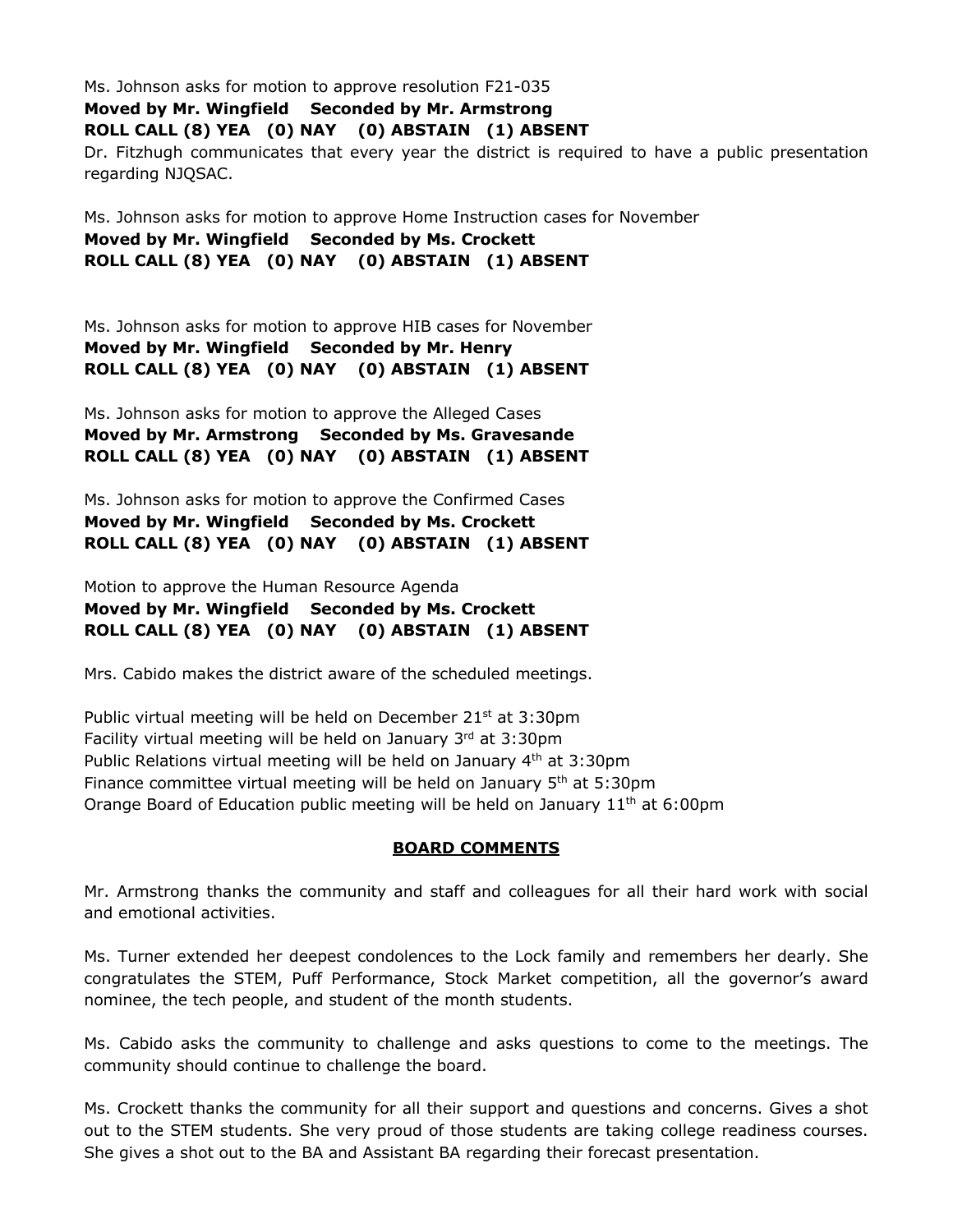Ms. Gravesande gives a shot out to the students of the month, honor roll, and even to those students who are trying. Keep on trying we are all here to help. Always ask for help, the district has many great resources to help our students.

Mr. Henry wants to communicate to care more about our crossing guards and the safety of our students of the dropping off and pick up location. It takes a village to raise our kids.

Ms. Johnson thanks the board member, staff, administrators and wants our 5700 children are supported guided and given the right tools to have our kids set up for success.

Dr. Fitzhugh wants to give thanks to all the new faces that are at the meeting today. He thanks the community for the passion, and everything being done by everyone.

Mr. Wingfield communicates that on Saturday they will be distributing coats and toys. Grab it up and keep our students warm.

Ms. Johnson moves to have meeting adjourned **Moved by Mr. Sherif Seconded by Ms. Turner ROLL CALL (8) YEA (0) NAY (0) ABSTAIN (0) ABSENT**

### **BOARD RESOLUTIONS – consent agenda**

### **A21-099 RESOLUTION TO APPROVE AND ACCEPT THE 2021-2022 MEMORANDUM OF AGREEMENT BETWEEN EDUCATION AND LAW ENFORCEMENT OFFICIALS**

**WHEREAS** the parties of this agreement are determined as its goal to safeguard the rights of all students and employees by providing an environment free of disruptive influence of crime, violence, intimidation and fear.

**WHEREAS** as per the State Department of Education and New Jersey Department of Law and Public Safety, districts are directed to revise the current Uniform State Memorandum of Agreement between Education and Law Enforcement Officials as approved by the Attorney General and Commission of Education as required by N.J.A.C. 6A:16-6-2 (b) 13 through 15

**NOW, THEREFORE, BE IT RESOLVED** upon the recommendation of the Superintendent of Schools, the Orange Board of Education hereby re-affirms its existing Memorandum of Agreement between Education and Law Enforcement Officials during the 2021-2022 school year.

**Moved by Mr. Wingfield Seconded by Mr. Siaka ROLL CALL (9) YEA (0) NAY (0) ABSTAIN (0) ABSENT**

#### **A21-100 RESOLUTION TO ESTABLISH AUTISM PROGRAMS GRADES K – 1 FOR STUDENTS WITH DISABILITIES AT PARK AVENUE SCHOOL FOR THE 2021-2022 SCHOOL YEAR**

**WHEREAS**, the Orange Board of Education has designed a program to meet the needs of students with educational disabilities; and

**WHEREAS,** the Autism Disabilities Self Contained Class will address the cognitive needs of the students at Park Avenue School.

**NOW, THEREFORE BE IT RESOLVED**, upon the recommendation of the Superintendent of Schools, the Orange Board of Education approves the Autism Programs grade K-1 for students with disabilities at Park Avenue School for the 2021-2022

**Moved by Mr. Armstrong Seconded by Ms. Gravesande ROLL CALL (8) YEA (0) NAY (0) ABSTAIN (1) ABSENT**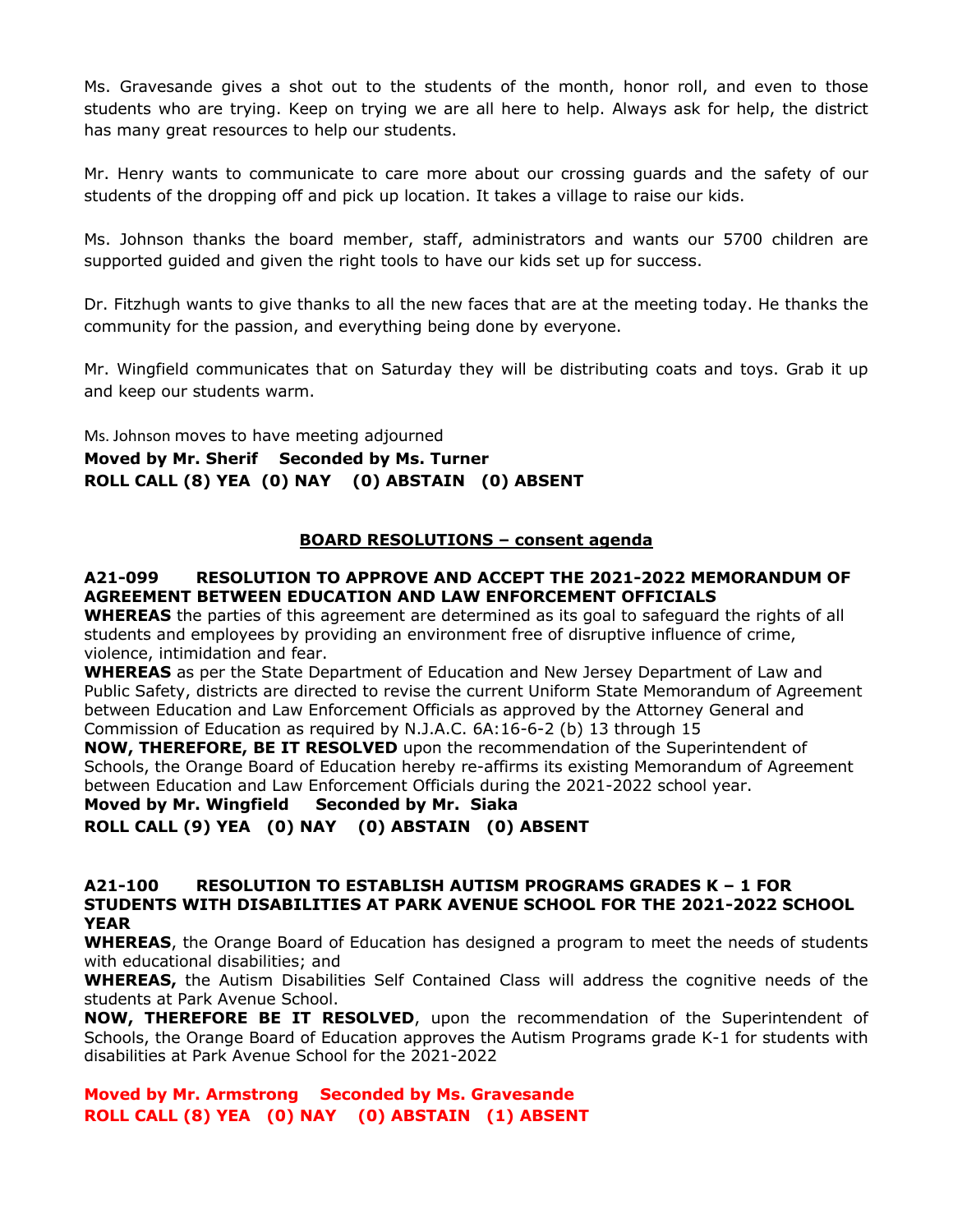### **A21-101 RESOLUTION TO APPROVE THE REIMBURSEMENT FOR CONDUCTING POST-SCHOOL OUTCOMES SURVEY FOR STUDENTS WITH DISABILITIES COHORT 1: 2019-2020 STUDENT EXITERS FOR THE ORANGE TOWNSHIP SCHOOL DISTRICT**

**WHEREAS**, the New Jersey Department of Education will reimburse the Orange Township School District for conducting a post-School Outcome Survey for students with Disabilities up to the amount of \$2,400; and

**WHEREAS,** in compliance with the Individuals with Disabilities Education Act (IDEA) 2004, all New Jersey districts must conduct a post-school outcome survey of students with disabilities who have exited school within a designated year; and

**WHEREAS,** the New Jersey Department of Education (NJDOE), Office of Special Education (OSE) must report the result to the United States Department of Education, Office of Special Education Programs.

**NOW, THEREFORE BE IT RESOLVED**, upon the recommendation of the Superintendent of Schools, the Orange Board of Education approves the reimbursement for conducting Post-School Outcomes Survey for Students with Disabilities Cohort 1: 2019-2020 student Exiters for the Orange Township School District.

**Moved by Mr. Wingfield Seconded by Mr. Siaka ROLL CALL (9) YEA (0) NAY (0) ABSTAIN (0) ABSENT**

### **A21-102 RESOLUTION TO APPROVE THE CONTRACT WITH MAXIM HEALTHCARE SERVICES, INC., AND THE ORANGE BOARD OF EDUCATION TO PROVIDE NURSING SERVICES FOR THE 2021-2022 SCHOOL YEAR**

**WHEREAS**, the Orange Board of Education has agreed to contract with Maxim Healthcare Services, Inc. to provide Nursing Services at the rate of \$60.00 hourly for RN and \$52.00 hourly for LPN for the 2021-2022 School year; and

**WHEREAS,** the contract specifies the type of service to be provided for Nursing Services; and **WHEREAS,** a copy of the contract for this resolution is on file in the Department of Special Services.

**NOW, THEREFORE BE IT RESOLVED**, upon the recommendation of the Superintendent of Schools, the Orange Board of Education enters into a contract agreement with Maxim Healthcare Services, Inc. to provide Nursing Services for the 2021-2022 School Year.

**Moved by Mr. Wingfield Seconded by Mr. Siaka**

**ROLL CALL (9) YEA (0) NAY (0) ABSTAIN (0) ABSENT**

### **A21-103 RESOLUTION TO ACCEPT AND APPROVE PARTICIPATION IN THE UNION COUNTY COOPERATIVE PRICING SYSTEM**

**WHEREAS** N.J.S.A. 40A:11-1 et. seq. authorizes contracting units to enter into Cooperative pricing agreements, and

**WHEREAS** the County of Union hereinafter referred to as "the Lead Agency" has offered voluntary participation in a renewal participation in a Cooperative Pricing System for the purchase of work, materials, and supplies; and

**WHEREAS** the Lead Agency shall be responsible for complying with the provisions of the Local Public Contracts Law and all other provisions of the revised statutes of the State of New Jersey. **WHEREAS** the Orange Public Schools in the County of Essex desires to participate in the Union County Cooperative Pricing Agreement

**NOW, THEREFORE BE IT RESOLVED,** pursuant to the provisions of N.J.S.A. 18A: 18A-11 the Orange Board of Education is hereby authorized to participate in the Union County Cooperative Pricing Agreement and execute a Cooperative Pricing Agreement with the County of Union upon its approval by the Division of Local Government Services

**Moved by Mr. Wingfield Seconded by Mr. Siaka ROLL CALL (9) YEA (0) NAY (0) ABSTAIN (0) ABSENT**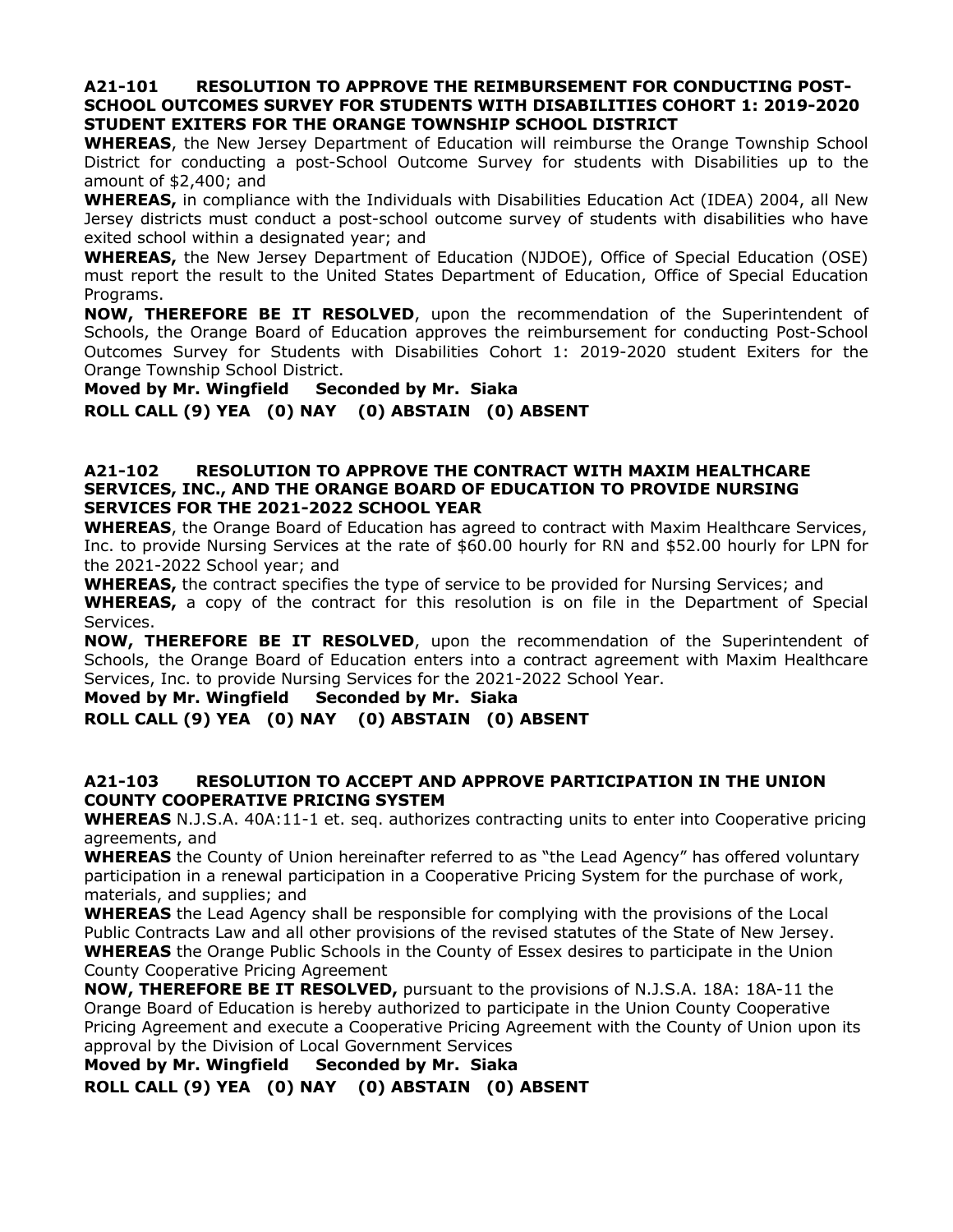#### **A21-104 RESOLUTION TO ACCEPT THE MEMORANDUM OF UNDERSTANDING BETWEEN ORANGE PUBLIC SCHOOL DISTRICT AND RUTGERS UNIVERSITY-NEWARK, TRiO TALENT SEARCH PROGRAM (TS)**

WHEREAS the Orange Board of Education is committed to providing students with college and career readiness opportunities; and,

**WHEREAS**, Rutgers University-Newark, Center for Pre-College Programs (CPP), TRiO Talent Search Program (TS) identifies and assist students from underserved backgrounds to succeed in higher education, serving approximately 250 students from the Orange School District at the following target schools: Park Avenue Elementary School, Lincoln Avenue Elementary School, Cleveland Street Elementary School, Orange Preparatory Academy, Orange High School and STEM Academy of the Oranges; and

**WHEREAS,** TRiO Talent Search is a US Department of Education federally funded program that provides academic, college readiness and career programming for first generation, low-income youth and encourages them to graduate from high school and continue on to complete their postsecondary education; and,

**WHEREAS,** the TRiO Talent Search program in partnership with the Orange Public School District (OPSD) will provide College & Career Readiness & Exploration, Academic Enrichment, Tutoring, Financial Literacy, and Mentoring programming for OPSD students.

**NOW, THEREFORE BE IT RESOLVED,** upon the recommendation of the Superintendent of Schools, the Orange Board of Education approves a Memorandum of Understanding (MOU) between the Orange Public School District and Rutgers University-Newark, TRiO Talent Search Program for the 2021-2022 school year.

**Moved by Mr. Wingfield Seconded by Mr. Siaka ROLL CALL (9) YEA (0) NAY (0) ABSTAIN (0) ABSENT**

#### **B21-025 RESOLUTION TO APPROVE CLASSROOM OBSERVATIONS CONDUCTED BY THE NATIONAL INSTITUTE FOR EARLY EDUCATION RESEARCH (NIEER) OUT OF RUTGERS UNIVERSITY USING THE SUSTAINED SHARED THINKING AND EMOTIONAL WELLBEING (SSTEW) TOOL.**

**WHEREAS**, NIEER from Rutgers University will conduct observations in preschool classrooms using the Sustained Shared Thinking and Emotional Wellbeing Tool during the 2021-2022 fall/winter months. The tool is designed to assess the presence of a culture in the setting that supports children's curiosity, thinking, and questioning and that children are seen engaged in appropriate, cognitively challenging activities and discussions.

**WHEREAS,** through the partnership with NIEER the district will be one of the first to participate in the study using the new structured observation tool. NIEER will provide feedback to the district that will improve teacher practice.

**NOW, THEREFORE BE IT RESOLVED** upon the recommendation of the Superintendent of Schools the Orange Board of Education approves the partnership with NIEER and the Orange School District to conduct preschool observations using the SSTEW tool.

# **Moved by Mr. Wingfield Seconded by Mr. Siaka ROLL CALL (9) YEA (0) NAY (0) ABSTAIN (0) ABSENT**

# **B21-026 REQUEST FOR PROPOSALS FOR DISTRICTWIDE TUTORING SUPPORT (RFP 091521)**

**WHEREAS,** the Orange Public School District, through RFP 091521, sought proposals from vendors, organizations, and institutions capable of providing quality tutoring support in the 2021- 2022 school year for students, grades 3 - 12 within the District and invited proposals from organizations or teams of organizations that have expertise in providing academic tutoring services in mathematics, ELA, and other content areas in preparation for upcoming district, state level, and college readiness assessments (ex: NJSLA, SAT, AP); and

**WHEREAS,** American Rescue Plan funds (ARP ESSER) were earmarked for tutoring and intervention supports; and

**WHEREAS,** RFP 091521 was posted in the legal section of the Start Ledger on September 17, 2021 and closed on October 4, 2021; and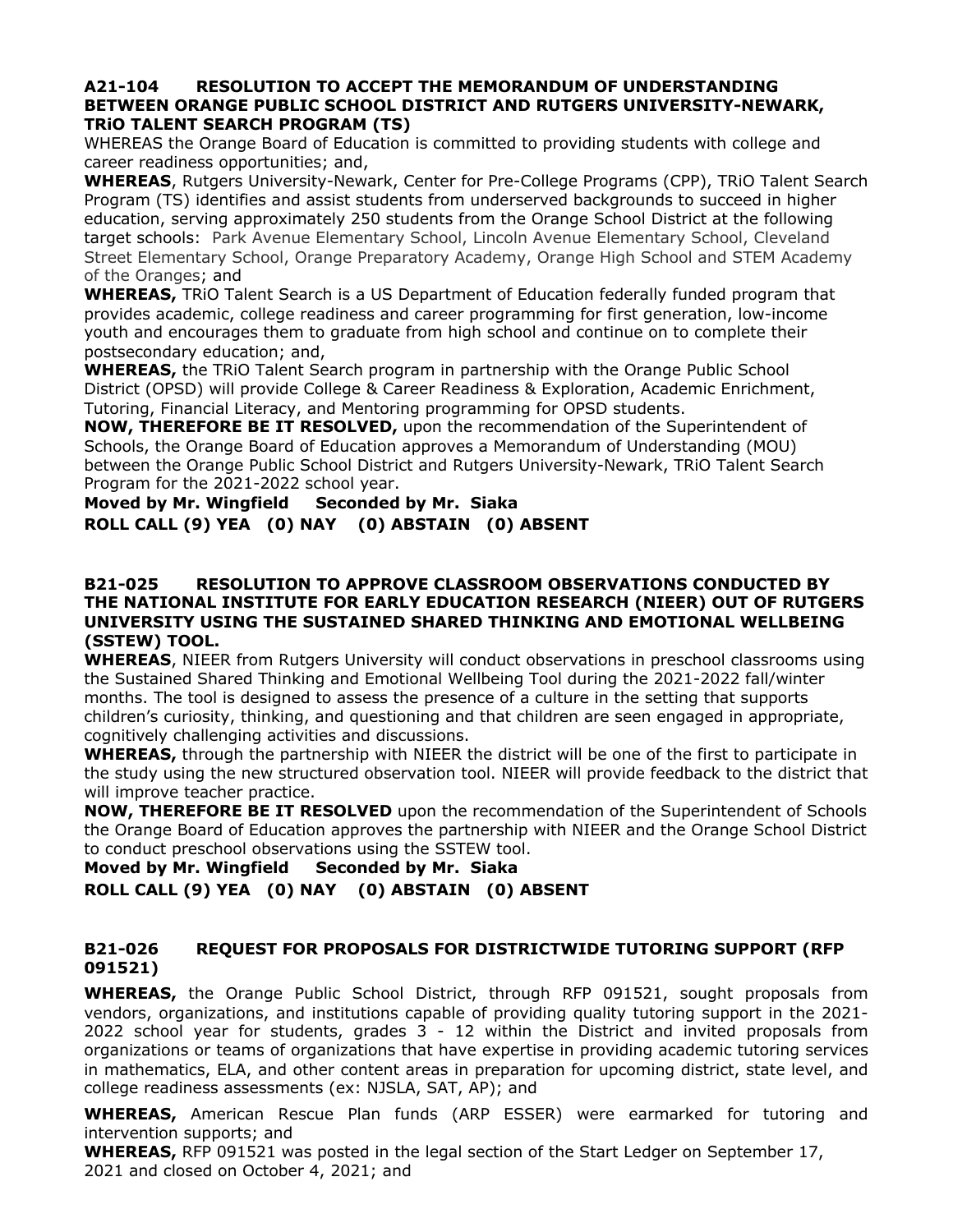**WHEREAS,** RFP 091521 required submission of the following to be considered for qualification, pursuant to NJSA 18A:18A-2(y)

- *Acknowledgement of Addenda*
- *Affirmative Action Questionnaire or Certificate of Employee Information Report*
- *Assurance of Compliance*
- *Chapter 271 Political Contribution Disclosure Form*
- *Contractor/Vendor Questionnaire / Certification*
- *Disclosure of Investment Activities in Iran*
- *Financial Guarantee (Bid Bond, Cashier's Check, or Certified Check)—If Required*
- *New Jersey Business Registration Certificate*
- *Non-Collusion Affidavit*
- *Proposal Form*
- *Statement of Ownership*
- *Program Proposal*
- *Company Organizational Chart*
- *Résumés of Key Personnel*
- *Supplementary Documentation (e.g., Audited Financial Statement, evaluation reports)*
- *Cost Proposal*
- *Proposal Pricing Form; and*

**WHEREAS,** selection criteria were established to standardize selection and qualification; and

**WHEREAS,** proposals were submitted from the following vendors:

- Princeton Review<br>• Varsity Tutors for
- Varsity Tutors for Schools
- The Tutoring Center of West Caldwell; and

**WHEREAS,** a formal Bid Opening was conducted virtually by the School Business Administrator with all submitting vendors in attendance on October 7, 2021 @ 11AM; and

**WHEREAS,** a committee was organized to review proposal submissions; and

**WHEREAS,** the committee determined Varsity Tutors for Schools best qualified for providing tutoring services for school year 2021-2022; satisfying all submission and selection criteria including;

- *records of success*
- *capacity to support a large number of students at one time*
- *tutoring format (live, synchronous, online)*
- *customized matching of tutor to student*
- *availability of a diagnostic assessment (pre-test)*
- *availability of a growth measure (post-test)*
- *tutoring for remediation, acceleration, college readiness, and test prep*
- *Availability of a student dashboard*
- *Outlined onboarding process; and*

**NOW THEREFORE BE IN RESOLVED**, upon the recommendation of the Superintendent of

Schools, the Orange Board of Education approves the awarding of the contract for tutoring services to Varsity Tutors for Schools, pursuant to N.J.S.A. 18A:18A-36.

**Moved by Mr. Wingfield Seconded by Mr. Siaka ROLL CALL (9) YEA (0) NAY (0) ABSTAIN (0) ABSENT**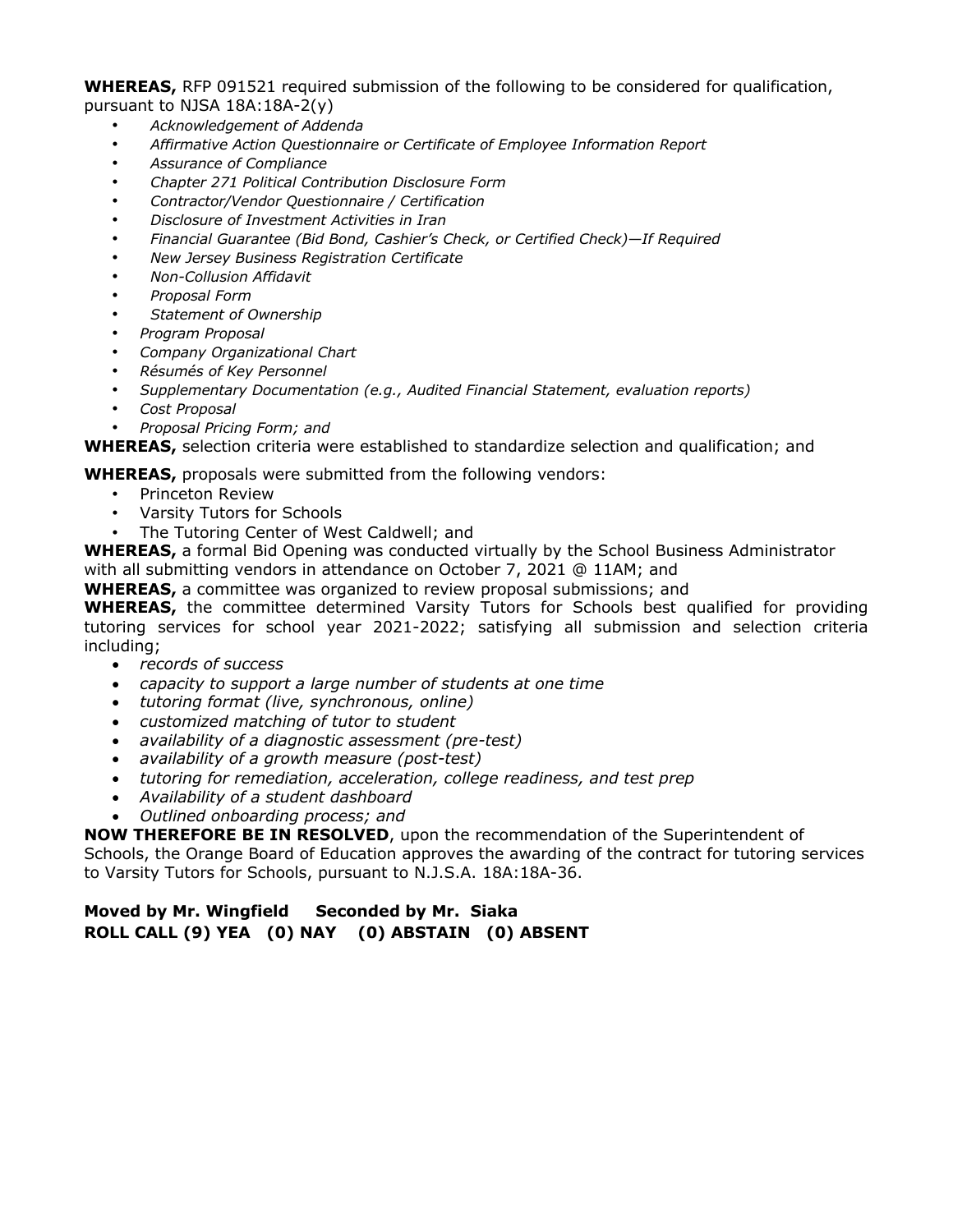**B21-027** 

**RESOLUTION TO APPROVE THE CONTRACT WITH SETON HALL UNIVERSITY "JUNIOR MBA PROGRAM" AND THE ORANGE BOARD OF EDUCATION TO ALLOW ORANGE HIGH SCHOOL STUDENTS (UP TO 8 SENIORS) TO BE ENROLLED IN THE MANAGEMENT INFORMATION SYSTEMS (BITM 2701) COURSE FOR THE SPRING 2022 ACADEMIC SEMESTER**

**WHEREAS**, the Stillman School of Business will provide an opportunity for (up to 8) Orange High School students to enroll in a course at Seton Hall University; and

**WHEREAS**, Students will be required to have 3.2 or better G.P.A. to enroll in the "Junior MBA Program." They must have excellent attendance in school and be available for the course that will be conducted at Seton Hall Stillman School of Business, once a week during the Spring 2022 semester; and

**NOW, THEREFORE BE IT RESOLVED**, upon the recommendation of the Superintendent of Schools, the Orange Board of Education enters into a contract agreement with Seton Hall University, to provide (up to 8) seniors from Orange High School to be enrolled in the Management Information Systems (BITM 2701) course for the Spring 2022 academic semester.

**Moved by Mr. Wingfield Seconded by Mr. Siaka ROLL CALL (9) YEA (0) NAY (0) ABSTAIN (0) ABSENT**

### **C21-076 RESOLUTION TO APPROVE THE PAYMENT OF BILLS FOR DECEMBER 2021**

**WHEREAS**, the Orange School District request the payment of the attached detailed bills for December, whose totals are summarized as follows:

**NOW, THEREFORE, BE IT RESOLVED**, that the Orange Board of Education hereby approves the total payment of district bills as presented by the School Business Administrator/Board Secretary.

### **Moved by Mr. Armstrong Seconded by Ms. Gravesande ROLL CALL (8) YEA (0) NAY (0) ABSTAIN (1) ABSENT**

### **C21-077 RESOLUTION TO APPROVE THE BOARD OF EDUCATION'S MONTHLY CERTIFICATION OF BUDGETARY MAJOR ACCOUNT/FUND STATUS FOR NOVEMBER 2021**

**WHEREAS,** pursuant to N.J.A.C. 6:20-2.3(3), we (the Board) certify that as of December 2021, after review of the Board Secretary's Financial Report (appropriate sections) and upon consultation with appropriate Official, to the best of our knowledge, no major account of funds has been overexpended in violation of N.J.A.C. 6:20-1.13(b) and that sufficient funds are available to meet the district's financial obligations for the remainder of the fiscal year.

**NOW, THEREFORE, BE IT RESOLVED,** that the Orange Board of Education, hereby approves its Monthly Certification of Budgetary Major Account/Fund Status, presented by the School Business Administrator/Board Secretary, as indicated above.

**Moved by Mr. Wingfield Seconded by Mr. Siaka ROLL CALL (9) YEA (0) NAY (0) ABSTAIN (0) ABSENT**

# **C21-078 RESOLUTION TO APPROVE THE TRANSFER OF FUNDS (FUNDS 15) FOR THE 2021-2022 SY**

**WHEREAS,** the Orange School District requires budgetary transfers to meet the encumbrances for the 2021-2022 school year, as per the attached.

**NOW, THEREFORE, BE IT RESOLVED,** that the Orange Board of Education hereby approves the Transfer of Funds.

**BE IT FURTHER RESOLVED,** as recommended by the Superintendent of Schools and the School Business Administrator, that the 2021-2022 budget be adjusted accordingly.

**Moved by Mr. Wingfield Seconded by Mr. Siaka**

**ROLL CALL (9) YEA (0) NAY (0) ABSTAIN (0) ABSENT**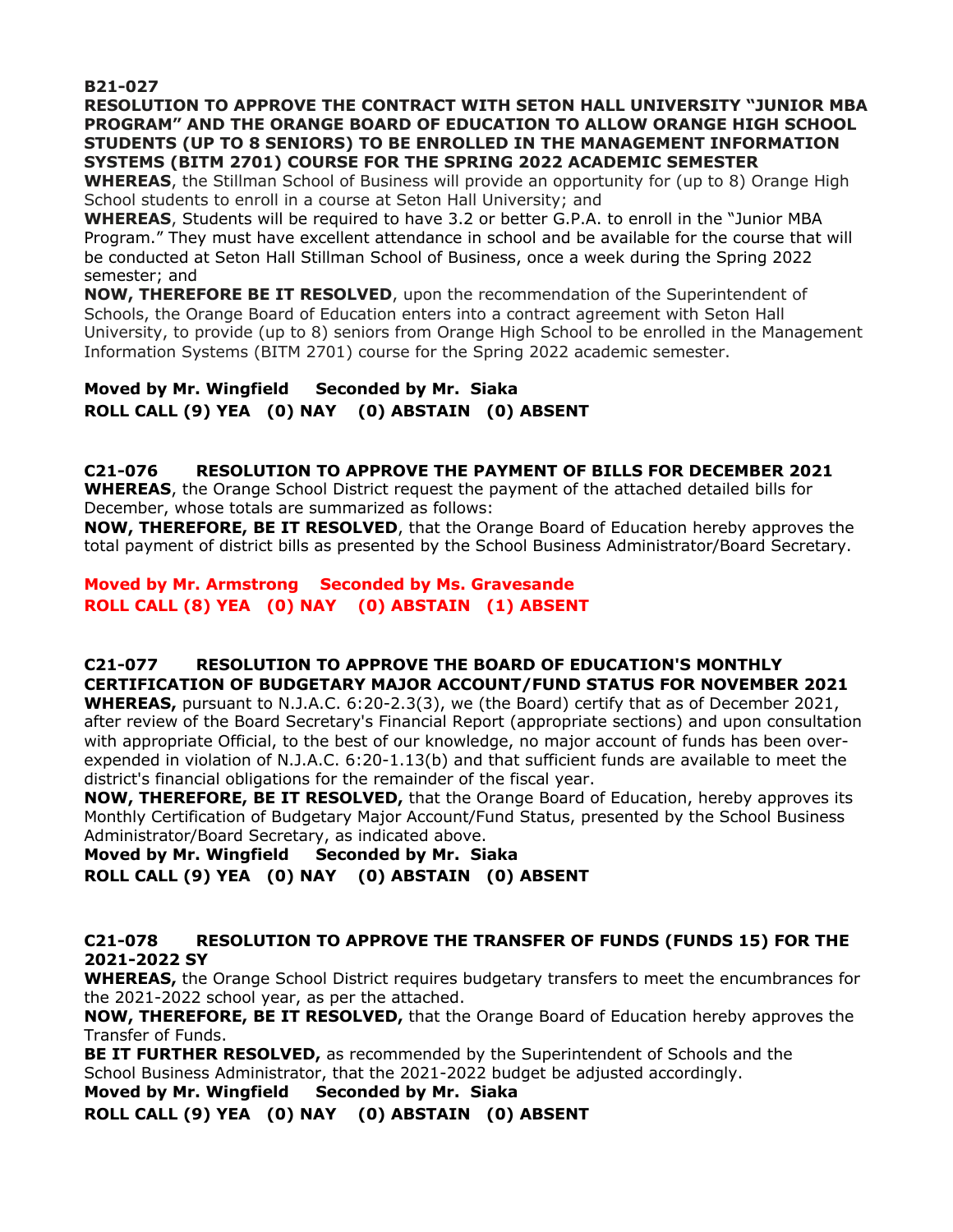# **C21-079 RESOLUTION TO ACCEPT THE BOARD SECRETARY'S REPORT FOR THE MONTH OF NOVEMBER 2021**

**WHEREAS**, the School Business Administrator/Board Secretary, hereby submits the Board Secretary's Financial Report for the month of November 2021.

**NOW, THEREFORE, BE IT RESOLVED**, that the Orange Board of Education, after review of such report, hereby accepts the November 2021 Board Secretary's Financial Report, as presented by the Business Administrator/Board Secretary.

**BE IT FURTHER RESOLVED** that a copy of this report be submitted to the New Jersey Department of Education, Essex County Office and kept on file in the Business Office.

**Moved by Mr. Wingfield Seconded by Mr. Siaka ROLL CALL (9) YEA (0) NAY (0) ABSTAIN (0) ABSENT**

### **D21-021 RESOLUTION TO APPROVE THE ESEA CONSOLIDATED GRANT AMENDMENT FOR PROJECT PERIOD 7/1/2021 – 9/30/2022**

**WHEREAS**, the Elementary and Secondary Education Act (ESEA) helps ensure educational opportunity for all students; and,

**WHEREAS**, the Orange Board of Education was granted funding to support programming in all Title I schools in the school district; and,

**WHEREAS**, an amendment to our grant application was submitted to adjust the allocations in Title I-A, Title II A, Title III and Title IV, Part A to provide for schoolwide blended allocations in the following amounts:

| Title I-A:                                                                             | \$728,917 |
|----------------------------------------------------------------------------------------|-----------|
| Title II A:                                                                            | \$264,540 |
| Title III:                                                                             | \$134,000 |
| Title IV, Part A:                                                                      | \$264,540 |
| <b>NOW THEREFORE BE IN RESOLVED</b> , upon the recommendation of the Superintendent of |           |

Schools, the Orange Board of Education approves the ESEA Consolidated Grant Amendment for Project Period 7/1/2021 – 9/30/2022.

**Moved by Mr. Armstrong Seconded by Ms. Gravesande ROLL CALL (8) YEA (0) NAY (0) ABSTAIN (1) ABSENT**

#### **D21-022 RESOLUTION TO APPROVE THE AMERICAN RESCUE PLAN (ARP) AND ELEMENTARY AND SECONDARY SCHOOL EMERGENCY RELIEF (ESSER) FUNDING 3/13/20-9/30/2024**

**WHEREAS**, the US Federal Government provided federal support in the wake of the public health crisis and economic downturn brought about by COVID 19; and,

| <b>WHEREAS</b> , the Orange Board of Education was granted the following funding:  |    |              |  |
|------------------------------------------------------------------------------------|----|--------------|--|
| ARP/ESSER:                                                                         |    | \$17,366,755 |  |
| ACCELERATED LEARNING COACHING & EDUCATOR SUPPORT GRANT:                            |    | \$622,348    |  |
| EVIDENCE-BASED SUMMER LEARNING & ENRICHMENT                                        |    |              |  |
| ACTIVITIES GRANT:                                                                  |    | \$42,431     |  |
| EVIDENCE-BASED COMPREHENSIVE BEYOND THE SCHOOL                                     |    |              |  |
| DAY ACTIVITIES GRANT:                                                              |    | \$42,431     |  |
| NJTSS MENTAL HEALTH SUPPORT STAFFING GRANT:                                        | \$ | 45.000       |  |
| <b>NOW THEREFORE BE IN RESOLVED.</b> upon the recommendation of the Superintendent |    |              |  |

**NOW THEREFORE BE IN RESOLVED**, upon the recommendation of the Superintendent of Schools, the Orange Board of Education approves the American Rescue Plan (ARP) and Elementary and Secondary School Emergency Relief (ESSR) Funding.

**Moved by Mr. Armstrong Seconded by Ms. Gravesande**

**ROLL CALL (8) YEA (0) NAY (0) ABSTAIN (1) ABSENT**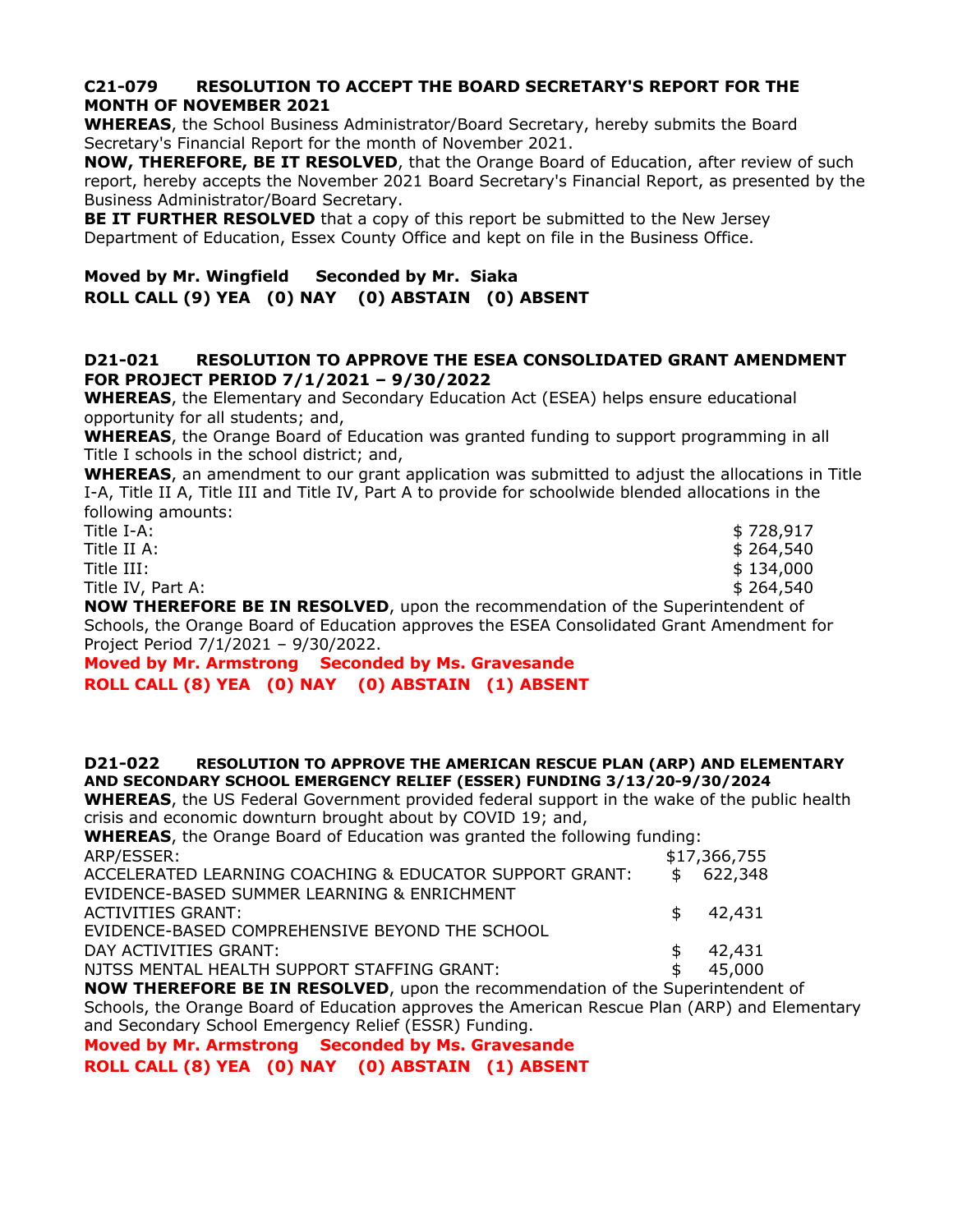# **D21-023 RESOLUTION TO APPROVE THE ADDRESSING STUDENT LEARNING LOSS GRANT AMENDMENT FOR PROJECT PERIOD 4/1/2021 – 8/31/2022**

**WHEREAS**, the Addressing Student Learning Loss grant is intended to significantly reduce students' learning loss resulting from school closures due to COVID-19 through the implementation of evidence-based interventions that scale-up and enhance existing academic and/or non-academic programs and initiatives that mitigate further learning loss and accelerate academic progress; and, **WHEREAS**, the Orange Board of Education was granted funding to support the delivery of

evidence-based interventions in English Language Arts and Math; and,

**WHEREAS**, an amendment to our grant application was submitted to adjust the use of funds to support the use of salaried personnel for English Language Arts and contracted providers for Math to deliver the targeted interventions needed; and,

**NOW THEREFORE BE IN RESOLVED**, upon the recommendation of the Superintendent of Schools, the Orange Board of Education approves the Addressing Student Learning Loss Grant Amendment for Project Period 4/1/2021 – 8/31/2022.

**Moved by Mr. Armstrong Seconded by Ms. Gravesande ROLL CALL (8) YEA (0) NAY (0) ABSTAIN (1) ABSENT**

### **D21-024 RESOLUTION TO ACCEPT AND APPROVE THE PROJECT LEAD THE WAY GRANT**

**WHEREAS,** the Orange School District is committed to providing high quality STEM education across its schools; and

**WHEREAS,** Project Lead The Way, Inc. ("PLTW") is a nationally recognized STEM education program; and,

**WHEREAS,** the grant, ("Grant") is awarded to Oakwood Avenue Elementary School, ("Grantee"), by Project Lead The Way, Inc. ("PLTW"), with an estimated value of up to \$4,900.00; and,

**WHEREAS,** the term of the grant period will run from the date of acceptance through the 2024- 2025 school year; and,

**WHEREAS,** upon receipt of the award, the Grantee will execute the PLTW Terms and Conditions including ensuring training of staff through the PLTW Launch platform and implementing the PLTW Launch program for grades K-5 beginning in the 2022-2023 school year;

**NOW THEREFORE BE IT RESOLVED**, upon the recommendation of the Superintendent of Schools, the Orange Board of Education accepts and approves the Project Lead The Way Grant**. Moved by Mr. Armstrong Seconded by Ms. Gravesande**

**ROLL CALL (8) YEA (0) NAY (0) ABSTAIN (1) ABSENT**

# **E21-027 RESOLUTION TO APPROVE THE REQUEST OF THE CITY OF ORANGE DIVISION OF RECREATION TO UTILIZE ORANGE PREPARATORY ACADEMY**

**WHEREAS**, The City of Orange Division of Recreation are requesting to use Orange Preparatory Academy's Gymnasium for their Saturday Elementary Age Basketball Program. The goal of this event is to provide safe activities for the community. The event is to take place on the following date and time.

- **Date: Saturdays on January 22, 2022 – April 2, 2022**
- **Time: 9AM – 4PM**
- **Objective: To provide safe activities within the community**

**NOW, THEREFORE, BE IT RESOLVED,** upon the recommendation of the Superintendent of Schools, the Orange Board of Education, approves the request of the City of Orange Division of Recreation, to reflect No charge for facility usage.

**Moved by Mr. Armstrong Seconded by Ms. Gravesande**

**ROLL CALL (8) YEA (0) NAY (0) ABSTAIN (1) ABSENT**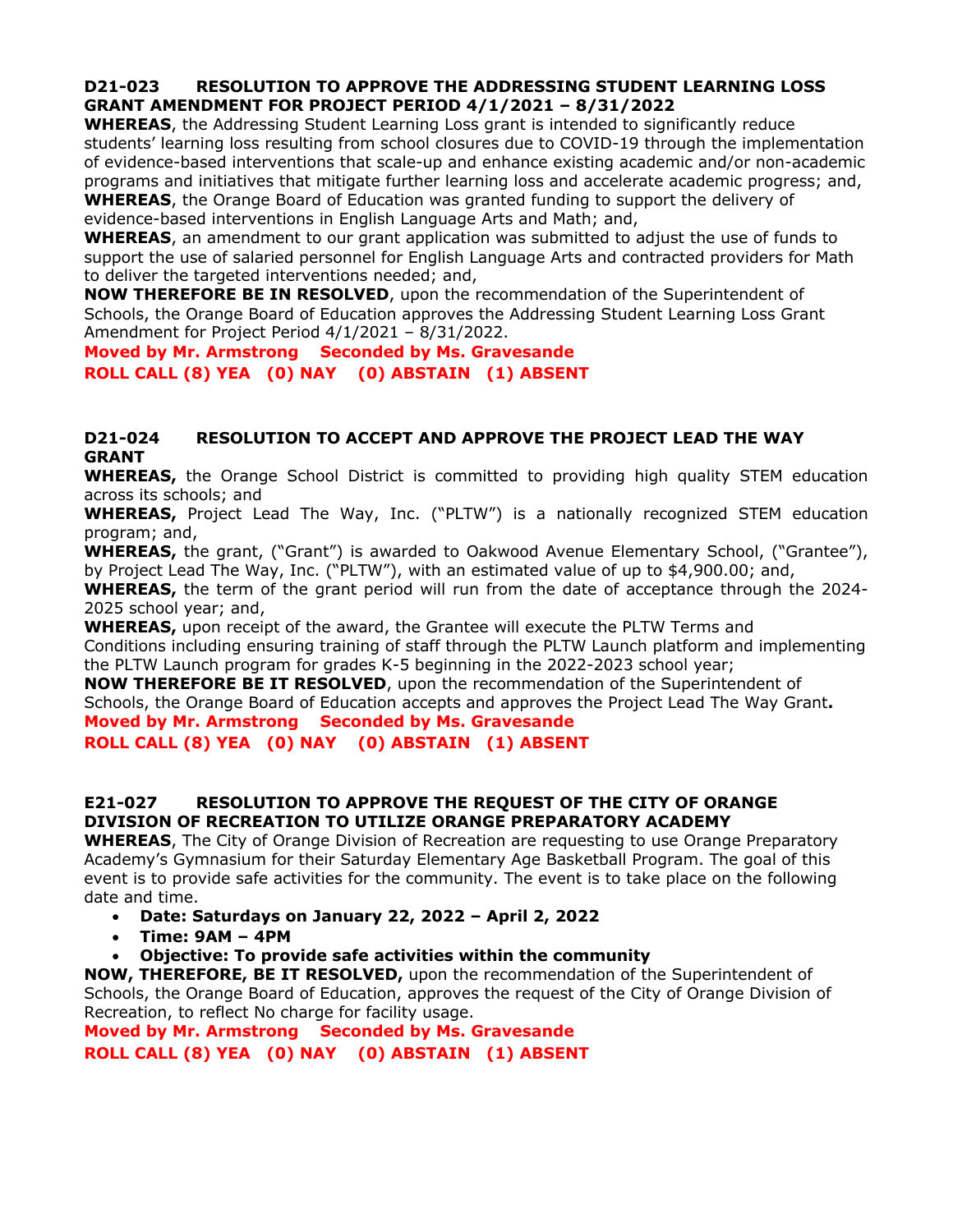# **E21-028 RESOLUTION TO APPROVE THE REQUEST OF THE CITY OF ORANGE DIVISION OF RECREATION TO UTILIZE ORANGE PREPARATORY ACADEMY**

**WHEREAS**, The City of Orange Division of Recreation are requesting to use Orange Preparatory Academy's Gymnasium and two classrooms for their afterschool programs. The goal of this event is to provide safe activities for the children within the community. The event is to take place on the following date and time.

- **Date: Monday-Friday on December 15, 2021 – April 15, 2022**
- **Time: 6PM-9PM**
- **Objective: To provide safe activities within the community**

**NOW, THEREFORE, BE IT RESOLVED,** upon the recommendation of the Superintendent of Schools, the Orange Board of Education, approves the request of the City of Orange Division of Recreation, to reflect no charge for facility usage.

**Moved by Mr. Armstrong Seconded by Ms. Gravesande ROLL CALL (8) YEA (0) NAY (0) ABSTAIN (1) ABSENT**

### **E21-029 RESOLUTION TO APPROVE THE REQUEST OF THE CITY OF ORANGE DIVISION OF RECREATION TO UTILIZE LINCOLN AVE SCHOOL**

**WHEREAS**, The City of Orange Division of Recreation are requesting to use Lincoln Avenue School Gymnasium for their Mayor Toy Give Away. The goal of this event is to provide safe activities for the children within the community. The event is to take place on the following date and time.

- **Date: December 17, 2021**
- **Time: 4PM-7PM**
- **Objective: To provide safe activities within the community**

**NOW, THEREFORE, BE IT RESOLVED,** upon the recommendation of the Superintendent of Schools, the Orange Board of Education, approves the request of the City of Orange Division of Recreation, to reflect no charge for facility usage.

# **Moved by Mr. Armstrong Seconded by Ms. Gravesande ROLL CALL (8) YEA (0) NAY (0) ABSTAIN (1) ABSENT**

# **E21-030 RESOLUTION TO APPROVE THE REQUEST OF THE CITY OF ORANGE DIVISION OF RECREATION TO UTILIZE PARK AVENUE SCHOOL**

**WHEREAS**, The City of Orange Division of Recreation are requesting to use the gymnasium at Park Avenue School for their  $8<sup>th</sup>$  grade basketball games. The goal of this event is to provide safe activities for the children within the community. The event is to take place on the following date and time.

- **Date: Every Saturdays on December 18, 2021 – March 5, 2022**
- **Time: 10AM – 2PM**
- **Objective: To provide safe activities within the community**

**NOW, THEREFORE, BE IT RESOLVED,** upon the recommendation of the Superintendent of Schools, the Orange Board of Education, approves the request of the City of Orange Division of Recreation, to reflect no charge for facility usage.

**Moved by Mr. Armstrong Seconded by Ms. Gravesande ROLL CALL (8) YEA (0) NAY (0) ABSTAIN (1) ABSENT**

# **E21-031 RESOLUTION TO APPROVE THE REQUEST OF THE CITY OF ORANGE DIVISION OF RECREATION TO UTILIZE PARK AVENUE SCHOOL**

**WHEREAS**, The City of Orange Division of Recreation are requesting to use the gymnasium at Park Avenue School for their  $8<sup>th</sup>$  grade basketball practice. The goal of this event is to provide safe activities for the children within the community. The event is to take place on the following date and time.

- **Date: Monday-Thursday on December 16, 2021 – March 5, 2021**
- **Time: 6:30PM – 9PM**
- **Objective: To provide safe activities within the community**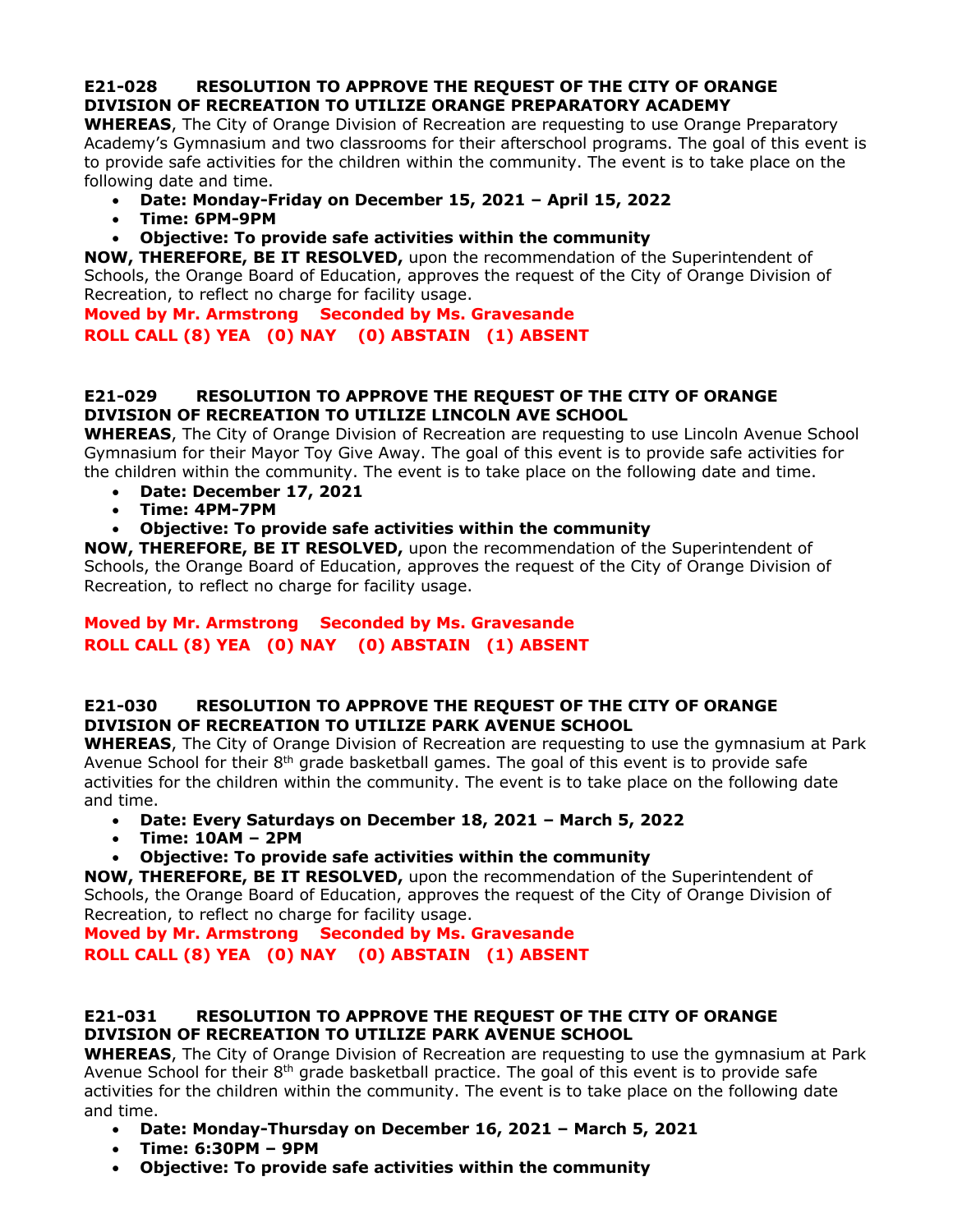**NOW, THEREFORE, BE IT RESOLVED,** upon the recommendation of the Superintendent of Schools, the Orange Board of Education, approves the request of the City of Orange Division of Recreation, to reflect no charge for facility usage.

# **Moved by Mr. Armstrong Seconded by Ms. Gravesande ROLL CALL (8) YEA (0) NAY (0) ABSTAIN (1) ABSENT**

### **E21-032 RESOLUTION TO APPROVE THE REQUEST OF THE CITY OF ORANGE DIVISION OF RECREATION TO UTILIZE ORANGE HIGH SCHOOL**

**WHEREAS**, The City of Orange Division of Recreation are requesting to use Orange High School's Gymnasium for their Easter Basket Program. The goal of this event is to provide safe activities for the children within the community. The event is to take place on the following date and time.

- **Date: April 2, 2022**
- **Time: 10AM-3PM**
- **Objective: To provide safe activities within the community**

**NOW, THEREFORE, BE IT RESOLVED,** upon the recommendation of the Superintendent of Schools, the Orange Board of Education, approves the request of the City of Orange Division of Recreation, to reflect no charge for facility usage.

**Moved by Mr. Armstrong Seconded by Ms. Gravesande ROLL CALL (8) YEA (0) NAY (0) ABSTAIN (1) ABSENT**

#### **E21-033 RESOLUTION TO APPROVE THE USAGE OF ROSA PARKS AS A WARMING STATION FROM DECEMBER 15, 2021 THROUGH DECEMBER 31, 2022 AND THE USAGE OF THE ORANGE HIGH SCHOOL PARKING LOT BY THE CITY OF ORANGE FOR RESIDENTS TO PARK DURING WINTER STORMS (DECEMBER 15, 2021 THROUGH DECEMBER 31, 2022).**

**WHEREAS,** the City of Orange Township requested the use of Rosa Park Community School and Orange High School as a Warming Station due to the inclement weather and the schools having a back generator. In addition, the City of City of Orange Township requested the use of Orange High School Parking Lot in order for residents to park during winter storms upon notification to the Superintendent of Schools and Business Administrator/Board Secretary who will communicate in a timely fashion to the Board of Education

**NOW, THEREFORE, BE IT RESOLVED,** upon the recommendation of the Superintendent of Schools, the Orange Board of Education approves the request to utilize Rosa Parks Community School and Orange High School as Warming Stations and Orange High School for residents to park from December 15, 2021 through December 31, 2022.

**Moved by Mr. Armstrong Seconded by Ms. Gravesande ROLL CALL (8) YEA (0) NAY (0) ABSTAIN (1) ABSENT**

**F21-035 RESOLUTION TO APPROVE DISTRICT SELF ASSESSMENT FOR DETERMINING GRADES UNDER THE ANTI BULLYING BILL OF RIGHTS FOR THE 2020-2021 SCHOOL YEAR WHEREAS**, the Commissioner of Education has established guidelines for programs to each school

to assess the efforts to implement policies and programs consistent with the NJ HIB Law; and **WHEREAS**, the district is determined by averaging the grades of all schools in the district; and **WHEREAS,** the average grades must be presented to the Board of Education in a public session; and

**WHEREAS,** the Orange Township Public Schools approves to abide by the Commissioner of Education guidelines for the N.J. HIB Law.

**NOW, THEREFORE BE IT RESOLVED**, that as recommended by the Superintendent of Schools, the Orange Board of Education approves the District Self-Assessment for determining grades under the Anti-Bullying Bill of Rights.

**Moved by Mr. Armstrong Seconded by Ms. Gravesande ROLL CALL (8) YEA (0) NAY (0) ABSTAIN (1) ABSENT**